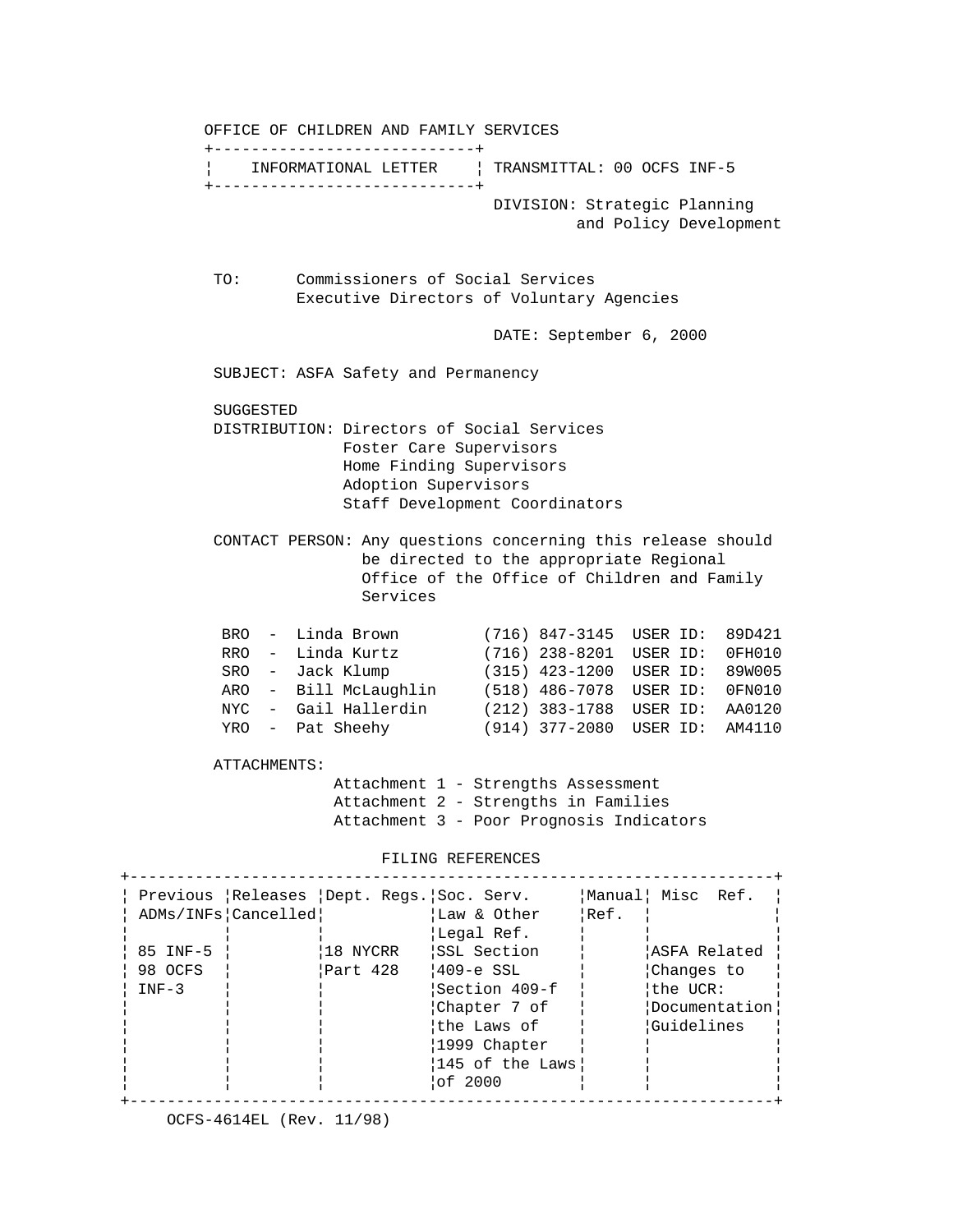Trans. No. 00 OCFS INF-5 **Page No. 2** Page No. 2

 The Adoption and Safe Families Act Safety and Permanency

## Introduction

The purpose of this release is to provide social service districts and voluntary authorized agencies with a comprehensive document describing two of the principle themes of the federal Adoption and Safe Families Act of 1997 (ASFA) Public Law 105-89 and relate those themes to the day-to-day practice issues involved in working with child welfare clients, so children can be cared for safely and so that permanency can be achieved in a timely manner. This release is consistent with the newly revised, ASFA-compliant Uniform Case Record forms and forthcoming amendments to Office of Children and Family Services (OCFS) regulations 18 NYCRR Part 428. Additional information on specific documentation requirements can be found in ASFA-Related Changes to the UCR: Documentation Guidelines (March 2000). To view this document go to the public folders: Statewide; OCFS; ASFA - Policy/Practice.

The passage of the federal Adoption and Safe Families Act of 1997 (ASFA), Public Law 105-89, places an increased emphasis on promoting child safety and permanency as the primary goals of the child welfare system. In support of the federal Act and New York State's ASFA enabling legislation, (Chapter 7 of the Laws of 1999, enacted February 11, 1999), OCFS regulation 18 NYCRR 428.3(g) states that "each initial assessment, comprehensive assessment and reassessment developed in accordance with this Part must contain: a written consideration of whether it is safe for the child to remain in his or her home; or whether it is safe for the child to remain in his or her current foster care placement, and whether it is safe to discharge the child from foster care." The new safety and permanency requirements of this Act have necessitated a review and revision of current UCR case recording requirements and associated case practice expectations.

The revised UCR templates, for both the risk-based and non-risk based versions, will be available on CONNECTIONS workstations throughout the State, replacing the current UCR templates. In addition, for agencies that do not have CONNECTIONS workstations, paper versions of these new templates will be available. The purpose of this Informational Letter is to highlight the policy decisions associated with the UCR documentation changes necessitated by the implementation of ASFA.

PART 1: ASFA and SAFETY

## I. The Safety Framework

The concept of a safety assessment and safety response has always been an integral feature of sound, responsible casework practice. In 1990, New York State further strengthened this critical assessment and decision-making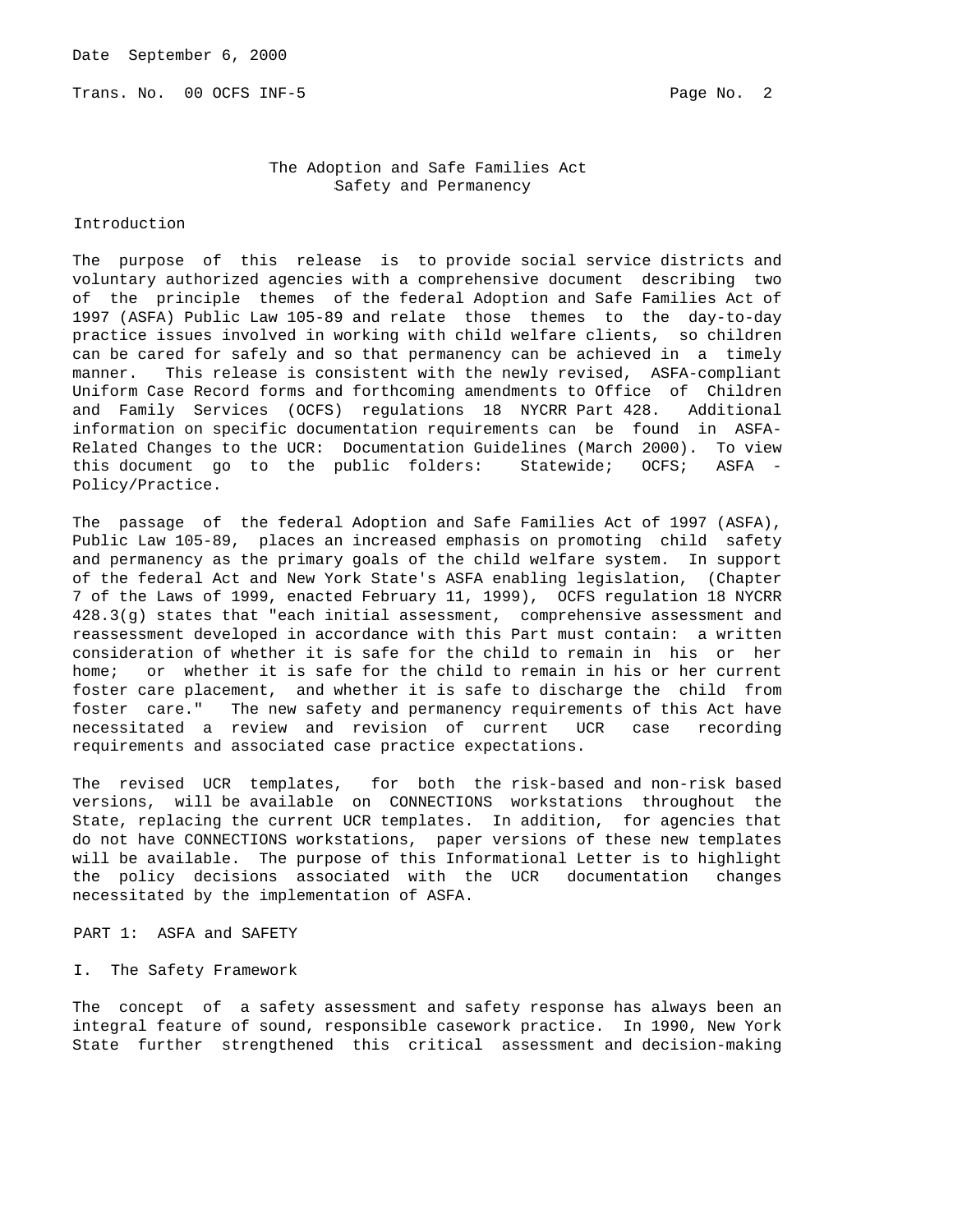Trans. No. 00 OCFS INF-5 **Page No. 3** 

requirement by developing a structured protocol for safety assessments, risk assessments, and services planning. The Safety Assessment has been a critical component of the New York State Risk Assessment and Services Planning Model. The Safety Assessment has provided a focused and succinct examination of child safety within the context of a child abuse/maltreatment case. The intent of this assessment and decision-making process is to help promote a child's immediate protection (where necessary) when triggered by a report of suspected child abuse or maltreatment. The CONNECTIONS-supported, safety assessment module is completed within seven days of the receipt of any registered Child Protective Services (CPS) report (see 18 NYCRR  $432.2(b)(3)(ii)(c)$ . Its use as a safety update tool is also required at the completion of the CONNECTIONS-supported Investigation Stage (see 18 NYCRR 432.2(b)(3)(iii)(b). For those post-Investigation Stage cases that are open due to continuing child abuse and maltreatment related risk issues, case planners also re-assess child safety within the framework of the risk-based UCRs (see 18 NYCRR 428.11(b), 18 NYCRR 428.12(b), 18 NYCRR 428.13(b), and 18 NYCRR 428.14(b).

The OCFS has consistently communicated a policy message which states that the definition of "safety"; the specific factors used to assess safety; and the safety decision and safety response are all inextricably woven around child abuse and maltreatment allegations and the dynamics of child abuse and maltreatment. The same rigorous tests and standards have not been specifically applied to non-CPS cases. Nonetheless, safety requirements identified in the federal ASFA legislation do not distinguish between child protective cases and other child welfare cases. In addition, since implementation of the New York State Risk Assessment and Services Planning Model, some caseworkers have sought conceptual and documentation guidance concerning "safety" issues that may be present in non-CPS cases, especially when documenting their assessments and case decisions using the risk-based UCRs. For these two reasons, additional clarification and, where needed, revised documentation is now available to support a comprehensive assessment and response to all safety-related issues across the continuum of child welfare cases.

To better understand the changes that will be implemented with the release of the ASFA compliant UCRs, it is helpful to re-examine the application of the safety concept across five child welfare perspectives.

II. Applying the Safety Concept

# o CPS

For CPS-involved families, the foundation of the safety assessment has been directed toward serious and immediate threats to a child's life and health, as a consequence of acts associated with the child's parent(s) or caregiver(s). In this child protective context, the term "safe" has denoted the presence of strengths and/or mitigating circumstances and the absence of threatening conditions or behaviors that would place any child in immediate danger of serious harm. As currently implemented in the New York State Risk Assessment and Services Planning Model, the "safe" decision is explicitly defined by stating that "there are no children likely to be in immediate danger of serious harm" [also see 18 NYCRR 432.2(b)(3)(ii)(c)]. Conversely,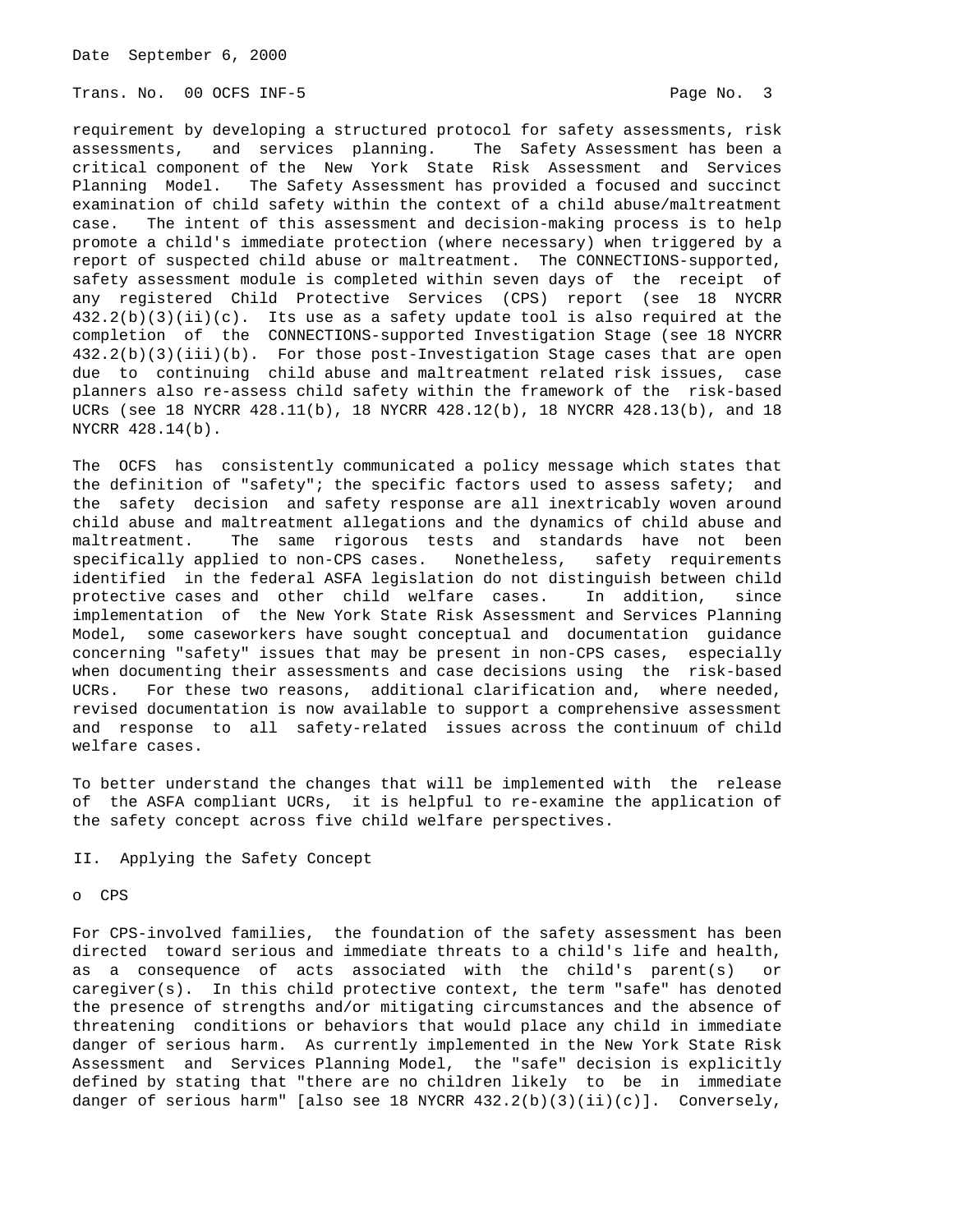Trans. No. 00 OCFS INF-5 **Page No. 4** Page No. 4

the "unsafe" decision definition states that "without a controlling intervention(s), one or more children will likely be in immediate danger of serious harm." For cases with an "unsafe" decision, the safety "response" is intended to focus on actions that "control" factors that endanger a child, thereby protecting a child from immediate danger of serious harm.

To date, these definitions - and the specific "safety factors" that form the foundation for the safety assessment and safety decision - have been designed to address child protective circumstances only. The emphasis has been squarely placed on whether the actual, suspected or anticipated abusive, neglectful, or dangerous acts of a child's parent or caretaker are placing one or more children in immediate danger of serious harm.

#### o Preventive

In a non-CPS context, OCFS policy has viewed issues related to "safety" within a "crisis" frame, typically generated by a parent and/or child service need. Unlike the concept of safety with CPS-involved cases, the operative definition of "crisis" in the non-CPS context has been shaped by identifying serious threats to a child, family and/or community's health, functioning and well-being. For example, a child or caretaker's suicidal ideation, a child's runaway behavior, a child's drug use, family homelessness, caretaker hospitalization, or death of a family member might precipitate these crises or safety threats. These non-CPS reported "crises" have been assessed within the normal course of conducting and documenting a non-CPS assessment. Subsequently, this process continues throughout the ongoing case assessment and services planning stages. Associated documentation has usually been found in UCR Progress Notes and the following risk-based UCR sections: "Safety Decision and Response", "Other Actions Taken and Case Events", "Risk Assessment Analysis", and the "Service Plan." In situations where there are serious threats to a child's health and safety as a result of parent/caretaker actions, (which otherwise satisfy the definition of abuse or maltreatment as set forth in SSL 412 and FCA 1012), OCFS policy has consistently stated that suspected abusive or neglectful situations should be reported to the Statewide Central Register of Child Abuse and Maltreatment (SCR) (and must be reported when the source satisfies the definition of a mandated reporter as set forth in SSL 413). If the report is accepted and registered, this action would begin a CPS-focused safety assessment and the initiation of a CPS-involved case.

# o PINS/JD

Another perspective arises with children who are adjudicated as juvenile delinquents (JD) or persons in need of supervision (PINS). For these cases, the emphasis typically revolves around safety in relation to the child, especially his/her interaction with his/her family, placement setting, and community. The focus is often on the protection of the family, community, or other individuals living with the child, as a consequence of the particular child's behavior. Presently, safety is documented via Rehabilitative Services recording requirements or, for children who are Title IV-E eligible, safety is considered in a manner similar to the Preventive cases described in the preceding paragraph or as described in the next subsection on foster care placement.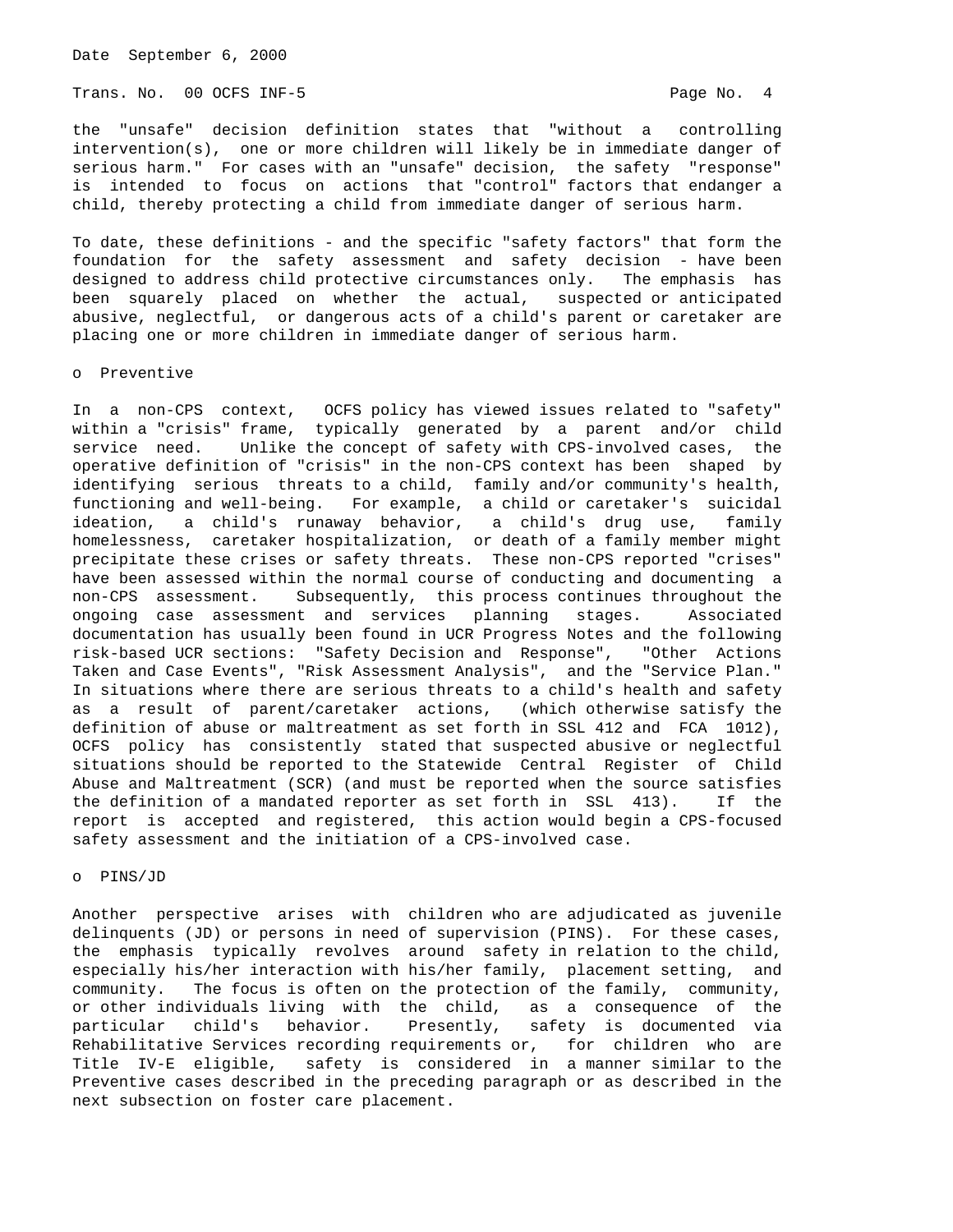Trans. No. 00 OCFS INF-5 **Page No. 5** Page No. 5

o Foster Care Placement

An additional safety perspective mandated by ASFA concerns a child's safety within the foster care placement itself. Child safety assessment in a foster care setting is a specific ASFA mandate. Indeed, ASFA requirements related to criminal background checks illustrate the priority that is attached to promoting, as best as one can, the expectation that children placed in out-of-home settings will be safe. In addition to criminal background checks, there are other variables that may influence the safety of a child in a particular foster care setting. For both CPS and non-CPS cases, a child's safety in the foster care placement can be affected by multiple variables including, but not limited to, the adherence to home or facility licensing standards, foster care resources, adequacy of supervision, and living conditions. In addition, safety can be affected by the behaviors of caregivers or other adults and other children who may have access to the child.

## o Foster Care Discharge

The safety assessment and safety decision requires a focus on the child's protection from serious harm attributed to his/her caretaker and/or living conditions. It also assesses the child's own affect on the safety of his/her family, caregivers, and community. In the context of a child's potential discharge from foster care, the most relevant judgment is whether the discharge "will be safe and appropriate"  $[18 \text{ NYCRR } 430.9(e)(2)(iii)].$ Documentation associated with safety and appropriateness of the discharge has been recorded in the UCR Plan Amendment or in the next regularly scheduled UCR. For CPS cases, the primary consideration is whether the original safety concerns have been resolved and sufficient protective factors are now established so that the child can be safely returned home, without the likelihood of immediate or impending re-placement. For children discharged to independent living, the safety focus may be on the child's self-sufficiency readiness, and the resources and linkages that may be needed to provide essential emotional, developmental, vocational, educational and other living supports.

III. ASFA UCR Compliance and Related Modifications

To fully address the specific documentation and case practice expectations identified in ASFA, current safety principles and most documentation requirements have been maintained. In addition, new safety definitions have been developed, previous safety definitions have been clarified, and the application of safety assessment case documentation are now more clearly expressed across a wider range of child welfare cases. Specifically, these cases include: children that remain home, but are in receipt of protective and/or preventive services; children that have been voluntarily or involuntarily placed in foster care; and children that are planned to be discharged from a foster care placement. These changes will allow us to meet ASFA child safety requirements by enhancing rather than reconfiguring current case practice and documentation expectations.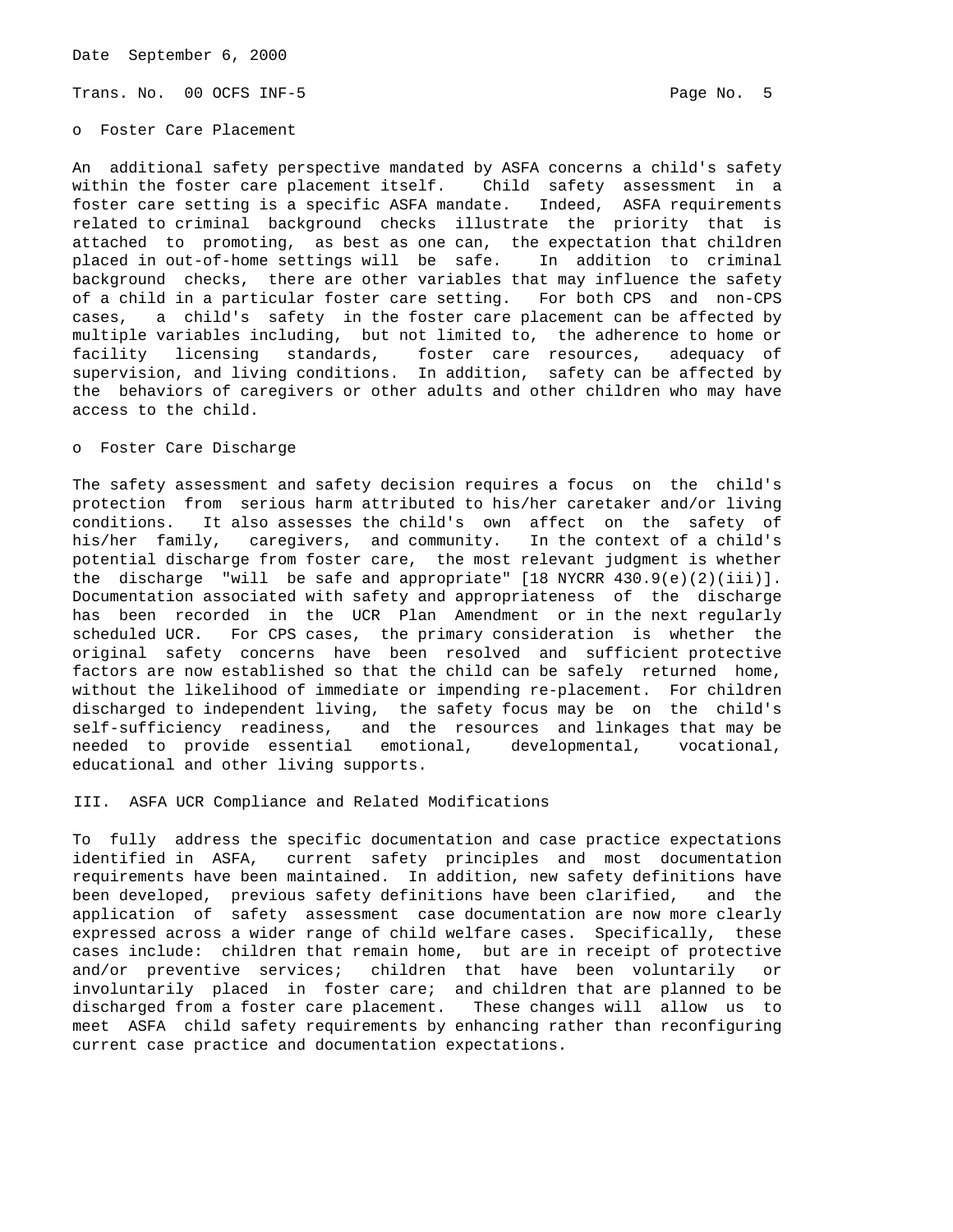Trans. No. 00 OCFS INF-5 **Page No. 6** Page No. 6

IV. Revised Safety Definitions

To address ASFA safety assessment requirements, clarify safety concepts, strengthen safety decision-making and support safety-related case recording, the following definitions and guidelines apply with the implementation of the revised ASFA-compliant UCRs:

#### CPS Cases:

 "Safe" is defined as a decision-making conclusion that three essential components are present related to any child in the household or custodial setting:

- protecting factors exist;
- there are no present or impending threats of immediate danger of serious harm to any child's life or health as a result of acts of commission or omission by the child's parent(s) or caretaker(s); and
- safety interventions are not required.

 "Unsafe" is defined as a decision-making conclusion that three essential components are present related to any child in the household or custodial setting:

- protecting factors do not exist or are insufficient;
- there are present or impending threats of immediate danger of serious harm to any child's life or health as a result of acts of commission or omission by the child's parent(s) or caretaker(s); and
- safety interventions are required.

 "Protecting Factors" are defined as: strengths, attributes, circumstances, and/or resources that serve to promote and support child safety.

#### Non-CPS Cases:

 "Safe" is defined as the decision that there are no children, parents, caretakers, family members, or community members likely to be in immediate danger of serious harm or likely to face a serious threat to their emotional, physical or developmental well being.

 "Unsafe" is defined as the decision that one or more children, parents, caretakers, family members, or community members will likely be in immediate danger of serious harm or will likely face a serious threat to their emotional, physical or developmental well being.

 Note: The non-CPS definitions are somewhat similar to the CPS case definitions, but there are important differences. For one, different assessment factors are considered [for examples, see the guide: ASFA Related Changes to the UCR: Documentation Guidelines (March 2000]. In addition, in the non-CPS definition, the focus of attention and concern expands beyond the child, extending to other family members, caretakers, and/or the community. The threat is not thought to be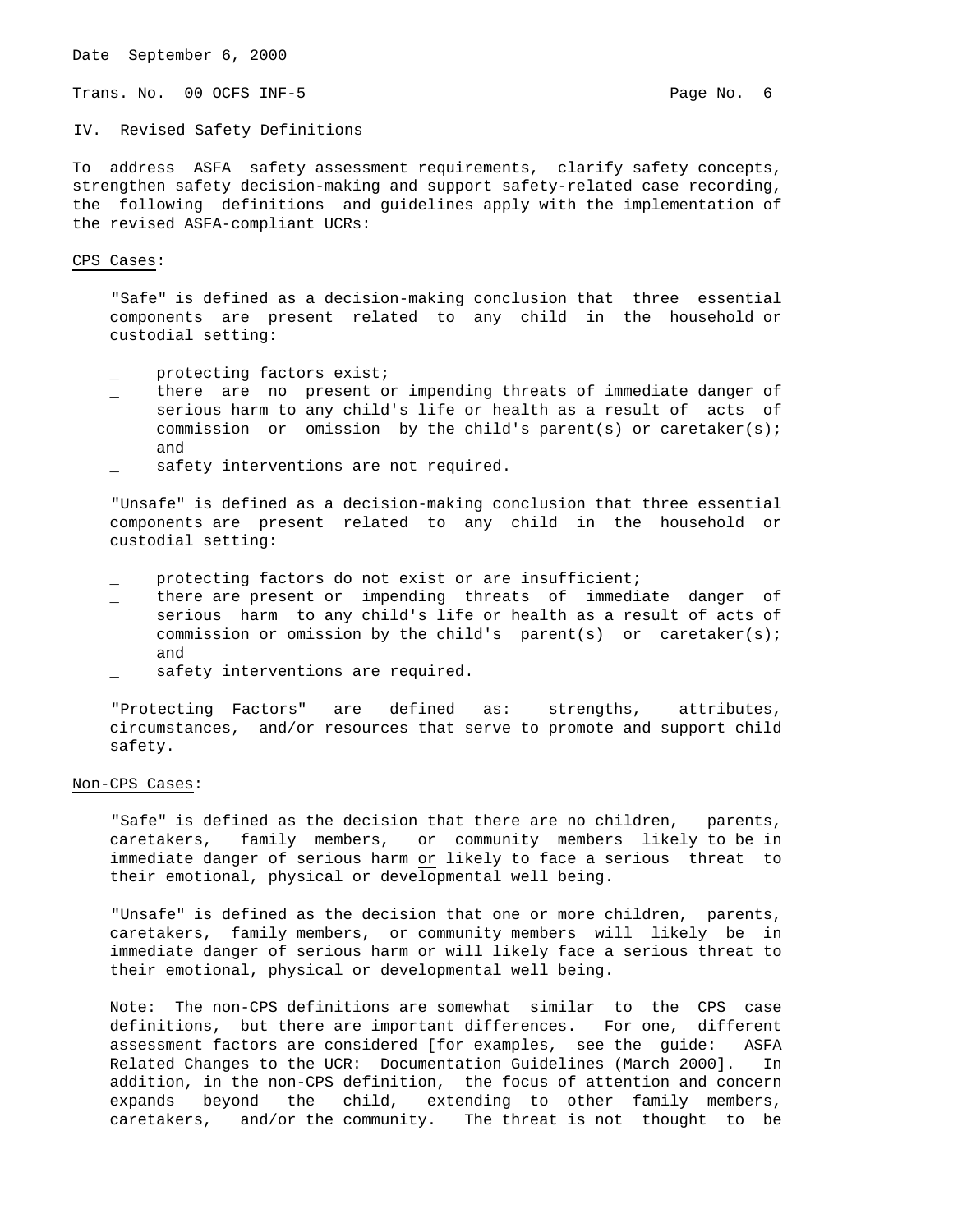Trans. No. 00 OCFS INF-5 **Page No. 7** Page No. 7

 associated with a parent or caretaker's abusive or neglectful behavior or living conditions. In fact, the child could even pose the safety threat. Lastly, the definition is broader than only immediate danger of serious harm to life or health. It also includes serious threats to emotional, physical or developmental well being.

 "Protecting Factors" in the non-CPS context are defined as: strengths, attributes, circumstances, and/or resources that serve to promote and support the safety of the child, family, and/or community members.

V. CPS and Non-CPS Safety Documentation

For the revised UCRs, changes to the "Safety Review" and "Actions to Date" sections of the UCR are intended to eliminate confusion that some workers have experienced concerning the concept of safety in CPS as well as non-CPS cases. The changes are further designed to more clearly preserve the "Safety Review" section for CPS cases, thereby adhering to established CPS safety definitions and decision-making criteria. The UCR revisions now include a distinct section for documenting non-CPS safety concerns. With implementation of the revised UCRs, workers will have a specifically designated section in each risk or non-risk based UCR to document non-CPS "safety issues", presenting issues, and identified family or child crises. In addition, workers are prompted to address both in-home and out-of-home placement safety decision-making, including key protecting factors that will support child safety.

VI. Safety in Foster Care Settings

Traditionally, the criteria for child safety in foster care settings has been intentionally higher than familial situations, insofar as a child is placed in the legal custody of a governmental entity; either a local Commissioner of Social Services or Commissioner of the Office of Children and Family Services. Child welfare professionals and the community have come to expect that a higher standard should apply. When the caretaker is the foster care provider, concerns related to family autonomy and family preservation do not apply. In the New York State child welfare system, it has always been expected that no child would be intentionally placed or remain in a foster care setting that was harmful to the child's safety and well-being. This is reinforced by current homefinding and licensing standards, along with agency-conducted, home monitoring. Consequently, in addition to the continuing need to assess potential or immediate child safety threats, the frame of reference is positively focused toward the identification and significance of "protecting factors" that serve to support and confirm a safe environment.

Prior to ASFA, UCR documentation requirements had not been explicitly related to the child's safety once she/he has been placed in a foster care setting. However, this does not mean that safety-related issues have not been routinely identified and documented. For example, "Appropriateness of Placement, including both "Placement Level Justification" and "Continuity of Environment" have been routinely addressed for all placement cases. Also, references to the child's adjustment and functioning within the foster care setting are found in case Progress Notes, and various other sections of the UCR.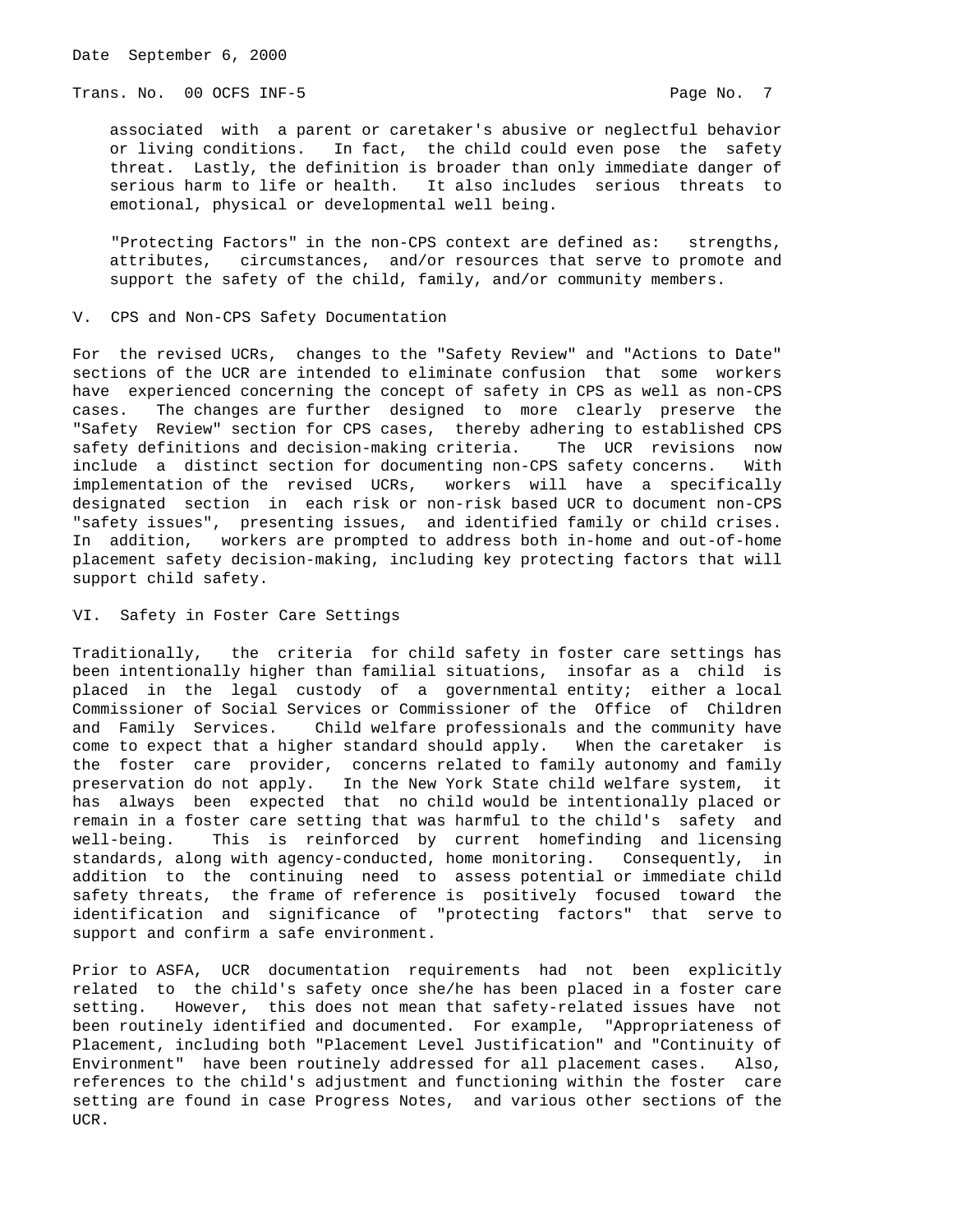Trans. No. 00 OCFS INF-5 **Page No. 8** Page No. 8

In addition to our ongoing safety-focused practices and documentation requirements, a new ASFA-inspired documentation question will prompt workers to "identify key protecting factors that will support child safety in the current placement." This phrase is operationally defined to reinforce the expectation that the child is placed in an environment that includes the presence of protecting factors and the absence of threatening conditions or behaviors that would place the child in immediate danger of serious harm or seriously threaten their emotional, physical or developmental well-being. Although not restricted to this list alone, protecting factors might be associated with any one or more of the following:

- the home/agency approval or licensing and child abuse/maltreatment record
- \_ criminal background checks and an assessment of safety when criminal records exist
- the safety of the physical environment
- the protective capacities of other children or adults in the placement setting
- the ability to meet the child's needs; appropriateness of placement
- child's attributes and capacity to protect him/herself
- \_ caretaker's ability and willingness to recognize child's needs and act accordingly
- family and/or inter-personal dynamics within the placement setting
- resources available to the child
- \_ family and community supports
- relationship between placement caretakers and child's family

VII. Re-Assessing Safety and the "Discharge Planning Protocol"

Compliance with ASFA provisions will strengthen our emphasis on re-assessing safety, both in case practice and case record documentation. As previously identified, ASFA-inspired changes to the UCR will facilitate the application of safety principles to both CPS and non-CPS cases, and include on-going safety assessments. These safety re-assessments will apply not only for child protective cases, but also to preventive cases and cases where children are placed in a foster care placement setting.

Re-assessing safety and readiness for placement discharge is the primary objective of the new "Discharge Planning Protocol" case planning and recording instrument. Social services districts and voluntary authorized agencies may decide to use the Discharge Planning Protocol instead of the more broadly worded and open-ended narrative that currently exists in the appropriate section of the UCR Plan Amendment. The Discharge Planning Protocol offers a more vigorously comprehensive assessment of safety prior to the anticipated discharge date. Relinquishing formal custody and returning a child home or to independent living is one of the most critical decisions that child welfare officials are required to undertake. Assessment and decision-making expectations articulated through the Discharge Planning Protocol reflect a renewed and strengthened commitment to child, family, and community safety and appropriate post-discharge or aftercare services and supports.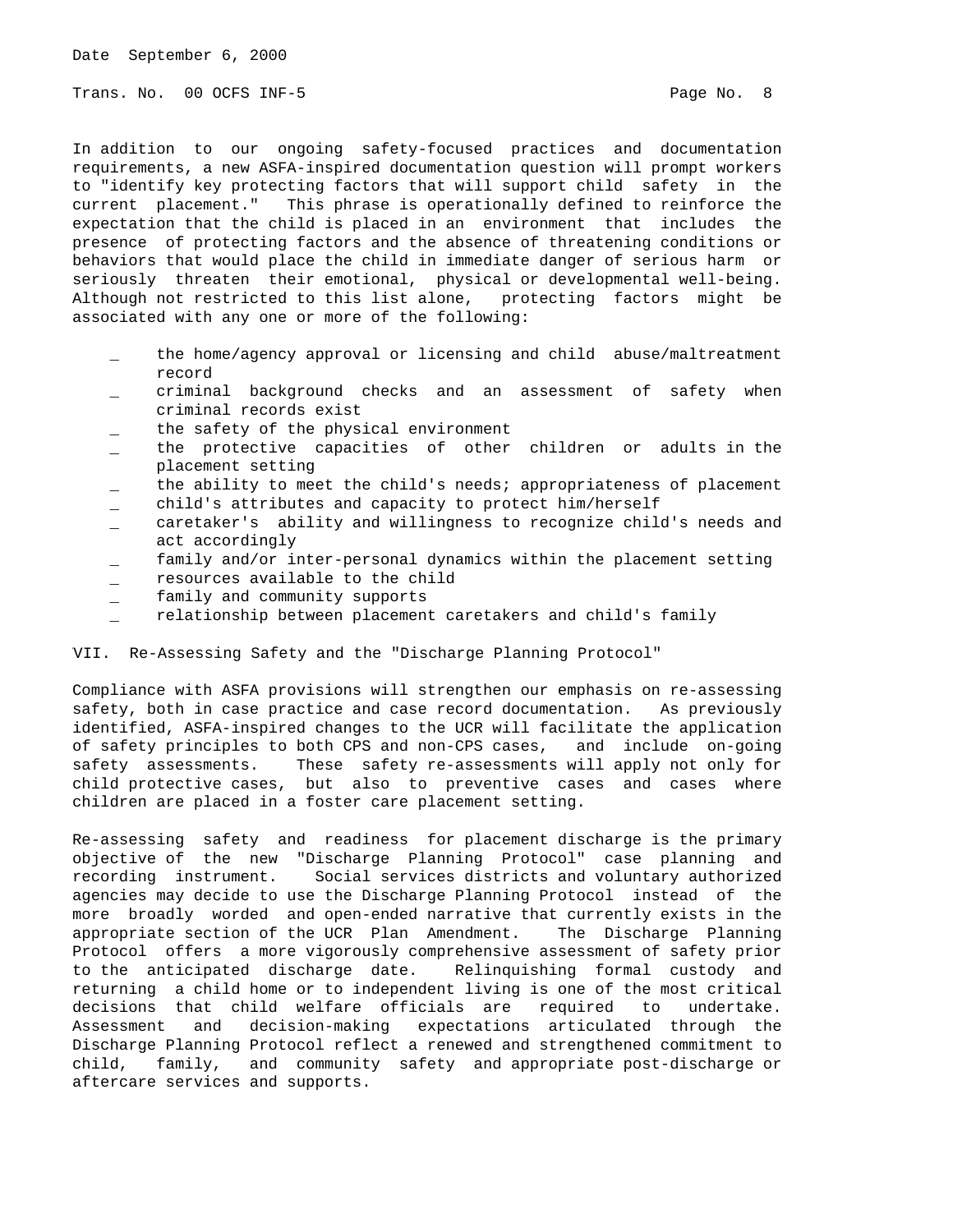Trans. No. 00 OCFS INF-5 **Page No. 9** Page No. 9

## VIII. Conclusion

The path that State and local stakeholders have chosen to address ASFA safety requirements, and to strengthen and clarify our safety concepts and definitions, should enhance case documentation and support caseworker's ability to make clear and appropriate safety decisions. Importantly, it should not serve to diminish the critical distinction between immediate safety and future risk. However, adding a "safety" definition and clear documentation expectations on the new UCRs, for both CPS and non-CPS case situations, offers important case assessment and decision-making guidance. The implementation of this safety enhancement plan will help everyone in New York State meet ASFA recording requirements and maintain child safety as our number one child welfare priority.

PART 2: ASFA and PERMANENCY

### I. The Permanency Framework

Permanency for children is the other predominant theme in ASFA. There is a clear intent for foster care to be a short-term, interim step in a child's journey to permanency. Achievement of permanency in accordance with a child's needs for emotional security and healthy development entails earlier decision making and shorter time frames. Some of the key components of ASFA that support the permanency theme are:

- Affirms that permanency planning includes reunification, as long as it can be established that it is consistent with the safety of the child;
- Identifies concurrent planning as a means to hasten permanency for children;
- Establishes new requirements for reasonable efforts to be made to achieve permanency for children;
- Allows for "no reasonable efforts" to be made under certain circumstances;
- Creates tighter timeframes to achieve permanency for children;
- Except under specified circumstances, requires the filing of petitions to terminate parental rights for children in foster care for 15 of the last 22 months; for children who have been abandoned; and for children whose parents have committed certain specified serious crimes against the child or another child in the family.

## II. Concurrent Planning

Concurrent Planning is a term heard frequently in child welfare since ASFA's enactment. ASFA amended section 471 (a) (15) (F) of the Social Security Act to explicitly permit that reasonable efforts to place a child for adoption or with a legal guardian may be made concurrently with reasonable efforts to make it possible for a child to safely return to the child's home. In other words, it is permissible to work toward reunification, while at the same time establishing an alternative permanency plan.

In a sequential planning approach, most casework efforts to identify and pursue alternatives other than reunification are deferred until it is certain that all reunification efforts have been exhausted or the court has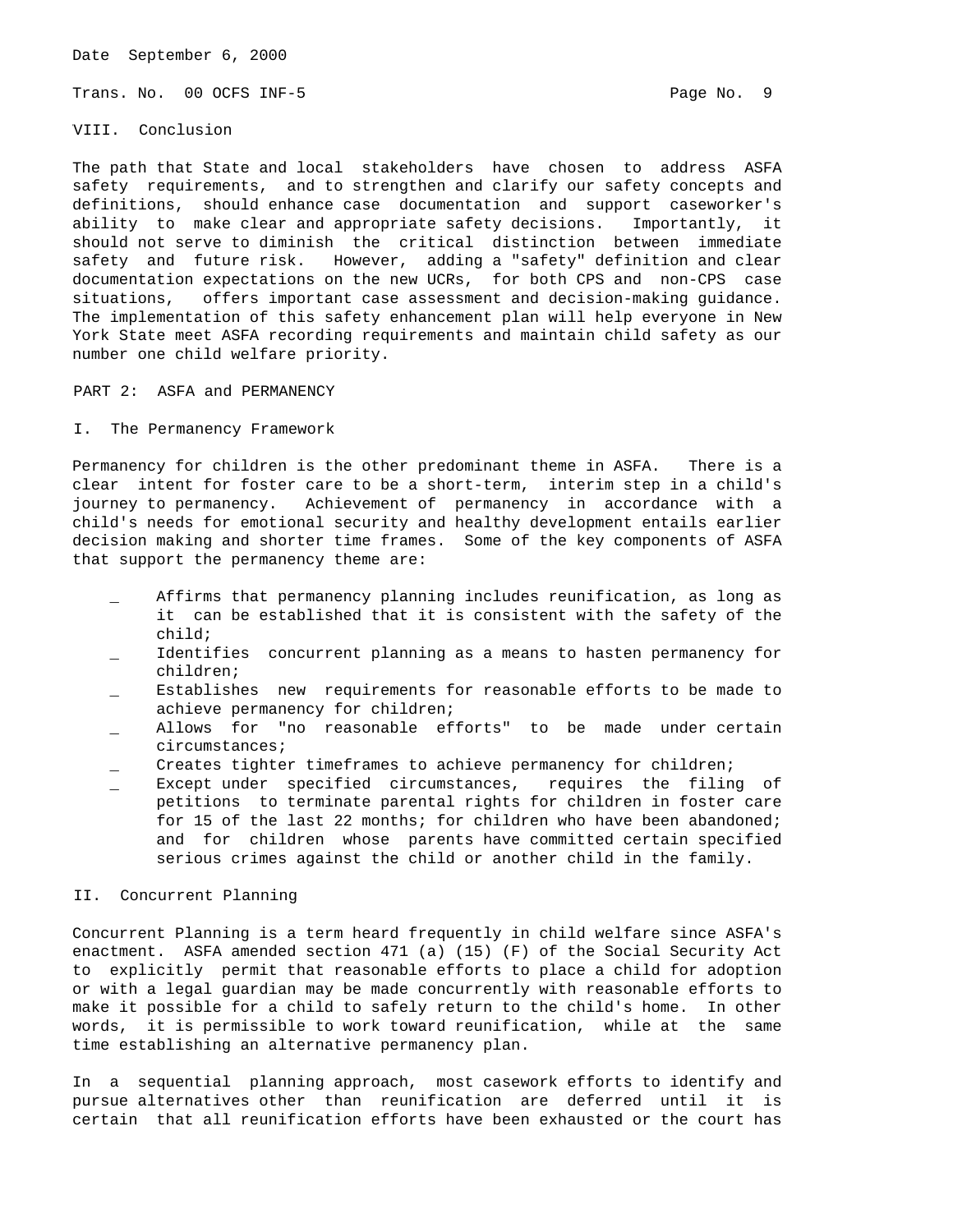Trans. No. 00 OCFS INF-5 **Page No. 10** Page No. 10

rendered a decision terminating parental rights. This approach may result in delays in achieving permanency because earlier opportunities to engage parents, relatives, foster parents or others in the identification of alternative paths to permanency are sometimes missed.

In a concurrent planning approach, casework efforts toward reunification earnestly continue, while identification of possible alternative permanency plans is made simultaneous with these ongoing efforts of reunification. The primary goal of concurrent planning is to be able to move children in foster care more quickly from the uncertainty and impermanence of foster care to the security of a permanent family. Additionally, concurrent planning is a tool to help achieve:

- Safety for children;
- \_ Early permanency decisions for children;
- \_ Reductions in length of stay in foster care; and
- Reductions in the number of moves and relationship disruptions a child experiences while in foster care.

This notion of concurrent planning can present a challenge to foster care workers, parents, relatives, foster parents and service providers who serve children in foster care and their families. For concurrent planning to be effective, the caseworker needs to engage all members of the child's significant network, including foster parents, in planning for the child's well being. The district or agency team, including the caseworker, supervisor and legal staff needs to maintain frequent communication about case plans, progress and decisions. The supervisor is key in helping to sort through case information and assist with the difficult decisions that support children's interests, whether those decisions are to reunify or to provide another permanency alternative. Judges, law guardians and attorneys should be helped to understand the principles and ramifications so that concurrent planning activities are understood and determined to be diligent efforts in the child's best interest and not as a way to circumvent the need to work diligently with parents in pursuit of permanency through reunification.

Concurrent planning is not a requirement under federal or State law. It is an option to consider when it would best serve the needs of foster children. Successful utilization of this option entails the use of several steps. A term that is commonly used to describe a critical step in the concurrent planning process is "differential assessment." A differential assessment assists in making a tentative, though reasoned hypothesis about the probability of the child's returning home, and of the family's capacity to benefit from reunification services. Primarily, a differential assessment will focus on the family's history and dynamics, the members' strengths, maturity and capacity for self care, and the available support system. It is important that caseworkers look for strengths and capacities and avoid categorizing or labeling families. It should be noted that in deciding whether to use concurrent planning, and if the choice is made to do so, the implementation, where applicable, must also satisfy the diligent efforts requirements related to termination of parental rights standards. Concurrent planning seeks to provide an alternative path to permanency should reunification not be achieved. It is best developed and implemented in tandem with the reunification plan, not in lieu of it.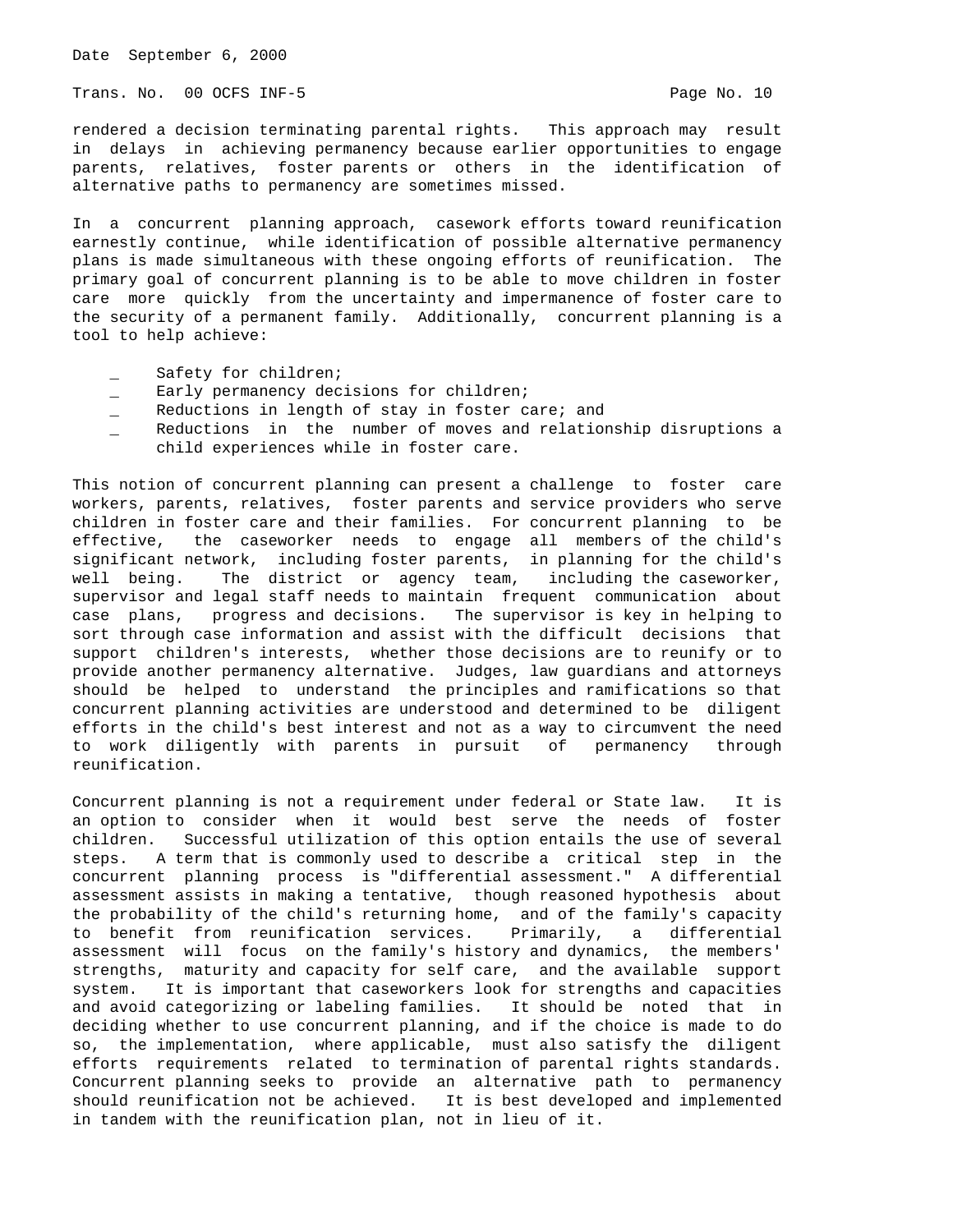Trans. No. 00 OCFS INF-5 **Page No. 11** Page No. 11

McQuade & Ehrenreich (see Attachment 1) have developed material helpful in assessing client strengths. Such concrete factors as client coping mechanisms, resiliency, and interpersonal skills and supports are included to assist workers in conducting a differential assessment and helping with the decisions associated with concurrent planning.

Linda Katz, et.al (see Attachment 2 and 3) have also developed material to assess potential or prognosis for reunification. Their assessment tools elicit responses to assessment factors and to "poor potential" indicators in a variety of categories. These are factors to consider in making a judgement about whether the case is a candidate for concurrent planning. The factors are not weighted or scored, nor is any formula applied. Although certain factors resemble those on the UCR risk scales, identification of these factors do not replace requirements to perform risk assessments. These tools are also provided in order to assist workers in making concurrent planning judgements.

If a worker determines that concurrent planning is the appropriate response to the case circumstances, it is essential that full disclosure be made to the family. Full disclosure means that parents must be given information about the following:

- The agency's concurrent activities intended to prevent the child from experiencing an extended stay in foster care;
- Detrimental effects of out-of-home care;
- Urgency of reunification;
- The significance of visiting the child.

Full disclosure is at the very core of concurrent planning, as it is with all effective case planning. It demands an honest and open dialogue between the caseworker, the parents, and the foster parents. It is essential for everyone involved to understand their rights and responsibilities, allowing for informed decision making. Parents must understand what needs to occur if their children are to be returned to them. They must also understand what will occur if they do not follow through. All good casework includes the family in an assessment of what must change in order for reunification to occur and positive parenting to be sustained. Knowing what factors must change in order for reunification to occur, helps all involved to stay<br>focused on core issues and behaviors. This is especially critical in focused on core issues and behaviors. concurrent planning. Progress on both plans should be continually evaluated and discussed among the caseworker, the parents and the alternate permanency resource. Resources and supports must be targeted toward the areas of critical need, those behaviors, their underlying conditions and contributing factors in need of real change.

Parents, and children old enough to understand, should be involved in this discussion and decision-making process to the greatest extent possible. Genuineness, honesty and respect are the most critical values underlying the caseworker's intervention, and nowhere is this more important than when using concurrent planning. At all times during this process, it is essential that parents and children understand what is happening, and why. They need to be assured of the caseworker's positive intent toward them and their children. Caseworkers should strive to convey that the concurrent plan is a positive safeguard for children's well-being.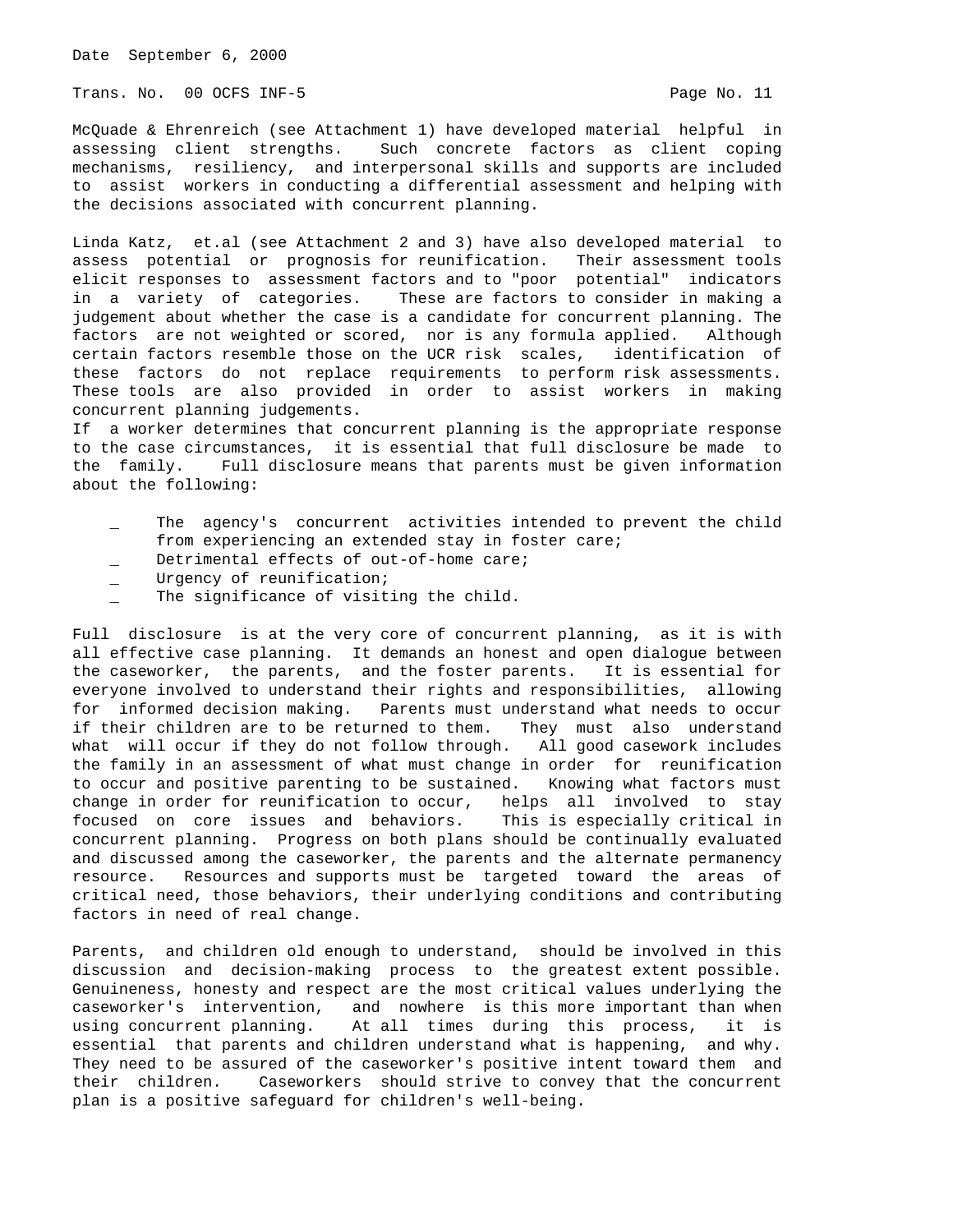Trans. No. 00 OCFS INF-5 **Page No. 12** 

The probability of reunification may be increased when parents are involved in the development of the service plan and are aware of the agency's perception of their ability to reunify [see NYCRR 430.12 (c) (1)]. Written service agreements or contracts are often helpful in specifying what has to be done to reunify the family. Some caseworkers use the service plan, especially one developed with the family members, as an agreement that is accepted and understood by everyone. This helps to clarify expectations and helps all to focus on concrete and discrete elements of the service plan. Furthermore, the requirement for service plan reviews provides another opportunity to make certain that all parties understand the case plan and their associated responsibilities [see NYCRR 430.12 (c) (2)].

Parents need to be told about the negative effects of substitute care on children as early as possible. Understanding that for their children, being without a permanent home has the potential to cause harm, may act as a motivating factor toward early resolution and hasten permanency. In addition, parents must be informed about the effect of parental inaction, lack of progress or disappearance. The parents should know that they can expect the agency to proceed with alternative plans if they are not able, with the assistance of the agency, to safely resume care and custody of their children. An essential component of this dialog is to specifically inform parents of the requirements for termination of parental rights for children in foster care for 15 of the most recent 22 months (see section III of this part).

One of the most critical things a parent can do while their child is in foster care is to visit frequently, dependably and consistently. A critical component of a caseworker's service planning responsibility is to promote and facilitate an appropriate parent-child visiting plan. Concurrent planning places extra emphasis on such visiting. Visiting environments should present optimal chances for positive parent/child interaction. The more parents visit with their children, the greater the chance of successful reunification. Despite the fact that for some children visits may lead to stress, feelings of divided loyalties and/or behavior problems, visitation, none-the-less shores up the child's sense of identity in the long run.

The UCR has been redesigned to incorporate concurrent planning activities. The questions are phased in and provide areas for documentation of efforts made in the following areas:

- Exploring permanency options with another parent or relatives/extended family members;
- Exploring permanency options with the child's foster family; and
- \_ Exploring permanency through voluntary surrender and subsequent adoption, including possibilities other than the traditional closed adoption. It should be noted that voluntary surrender averts the adversarial nature of termination proceedings and it also eliminates the use of termination of parental rights as a grounds for a court making a "no reasonable efforts" determination for a subsequent child.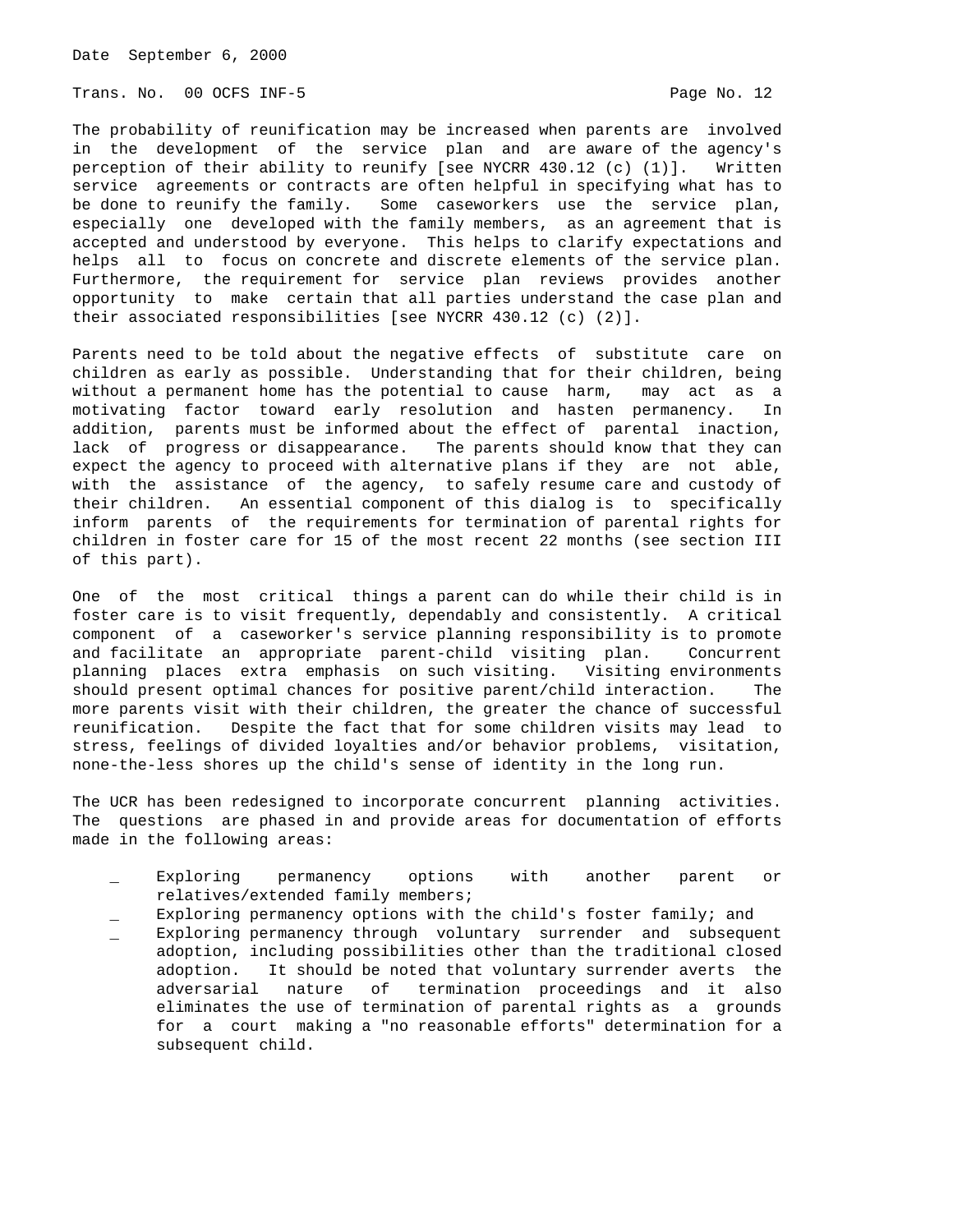Trans. No. 00 OCFS INF-5 **Page No. 13** 

o "The Other Parent" and Relatives

As is so often the case, a child may be removed from one of his or her parents, while the other parent was a "non-custodial" parent. In child welfare, there is a strong tendency to concentrate on the parent from whom the child was removed, and to evaluate that parent's likelihood of reunification with the child. This may even be the case when the other parent is available and has been involved in the child's life.

In other scenarios for example, when the father is a respondent in a child abuse or neglect proceeding in Family Court, case plans may in fact focus on removing a father from the child's life all together. When not a respondent, often the "other parent", who had been a non-custodial parent prior to the child's entry into foster care, is not considered for custodial responsibility.

Although New York's law, regulation and child welfare policy requires that children be placed with relatives capable of caring for them safely when ever feasible, and this policy has been bolstered by ASFA, in practice there is wide variation in earnestly pursuing this policy and making determined efforts to seek out, evaluate and consider the other parent as the child's permanent placement. Even if an absent parent is unable to provide a permanent home for the child, ruling out this alternative early in the child's foster care placement will allow the child's permanency planning to proceed in a more expeditious manner. If such parent is ruled out as a viable resource for the child, the result may be a more timely termination or surrender of parental rights. Further, information can be gathered from the non-custodial parent about other relatives who may be capable of providing a safe, suitable home for the child.

Each parent must be sought out, and his/her availability, interest and capability assessed in order to reach a decision with regard to the child's permanency plan. If a parent's whereabouts are unknown, ASFA provides for the use of the Federal Parent Locator Service (FPLS) to assist with the search. The FPLS, established and conducted under Title IV-D, (Section 453 of the Social Security Act), and operated by the Federal Office of Child Support Enforcement, is a computerized network used to help the States locate parents. The FPLS can search for information and records of the Internal Revenue Service, the Department of Defense, the National Personnel Records Center, the Social Security Administration, the Department of Veteran's Affairs, and State Employment Security Agencies. In addition, states report newly hired employees to a National Directory of New Hires, which is also part of the FPLS. The requests for an FPLS search should be submitted through the social services district's IV-D unit. At the present time, these requests can be made only for absent parents. Other relatives are precluded from being sought in this manner.

There are a number of reasons why relatives as caregivers are preferred when the children cannot be reunified with their parents. Some of the reasons are:

since children are more likely to be familiar with their relatives, placement with them may be less traumatic and disruptive than other options;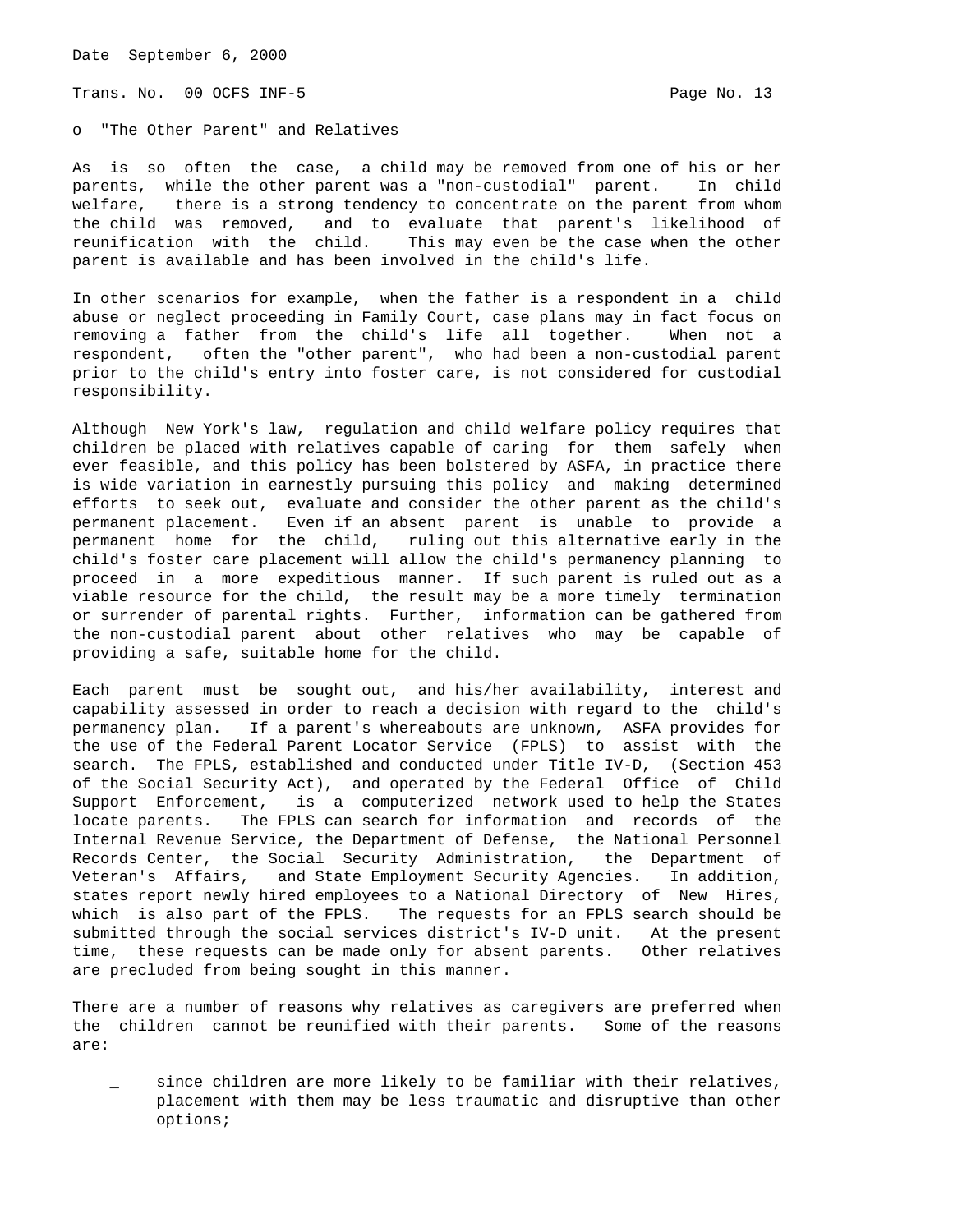Trans. No. 00 OCFS INF-5 **Page No. 14** Page No. 14

- children may maintain a stronger family bond because they are more likely to have their siblings with them;
- there may be more of an opportunity for the children to maintain family continuity by allowing them to have contact with birth families;
- they are less likely to have multiple placements.

Law and regulation promote the use of relatives as placement resources. The court may place a child in the custody of a relative as a dispositional alternative under 1055 (a) [child protective], 756 (a) [PINS] or 353.3 (1) [juvenile delinquency] of the Family Court Act (FCA). Furthermore, the court is required to have the social services district explore the availability of relatives as a placement resource. Section 1017 of the FCA expressly authorizes the court to direct the social services district to conduct an investigation to identify suitable relatives for care of a child either through direct custody or as a foster parent. In addition, OCFS regulation [18 NYCRR 430.10 (b) (2)] requires that districts attempt, prior to the placement of a child in foster care, to locate adequate living arrangements with a relative, which may enable the child to avoid a foster care placement.

Relatives have historically been granted special consideration in the foster care system due to the special continuity of relationships they provide to a child. To become a foster parent for a related child, the relative may be approved on an emergency basis as a foster parent, thereby allowing the child to be placed quickly with kin he/she knows. Once a child is in foster care, making a permanency plan for a child with kin continues to be a preferred approach if a child cannot return home. ASFA recognizes, that on a case-by-case basis, it is acceptable not to file a termination of parental rights petition for a child placed in kinship foster care when he or she has been in care for 15 of the most recent 22 months.

Therefore, if a foster child is placed with relatives, exploring the possibility with them of making this a permanent arrangement, or if a child is placed with non-relatives, seeking out and assessing relatives with regard to becoming a permanent resource for the child are critical steps in concurrent planning. Becoming a "permanent resource" may include: adopting a related child who is free for adoption; assuming legal custody or guardianship of a permanently neglected child pursuant to Article 6 of the FCA; assuming legal guardianship pursuant to Article 17 of the Surrogate's Procedure Act; or assuming legal custody through a direct placement with a relative as a result of child protective, PINS or juvenile delinquency proceeding previously noted.

It should be noted that determination of a child's Indian status should be documented as early as possible. If a child is an Indian child, the requirements of the Indian Child Welfare Act of 1978 (P.L. 95-608) and 18 NYCRR 431.18 apply. This includes the requirement for the child to be placed in a home compatible with the child's culture and following the required order of preference for placement.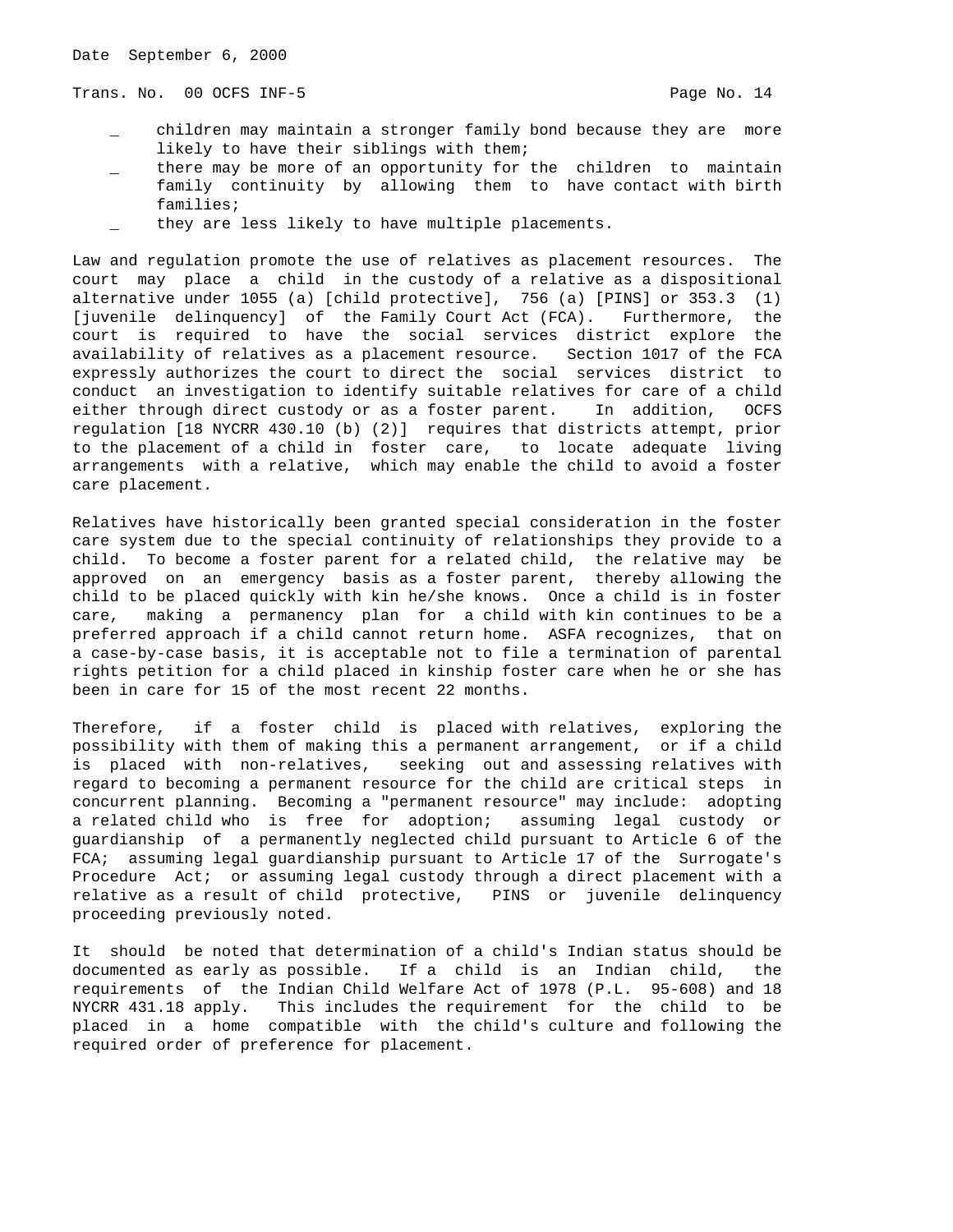Trans. No. 00 OCFS INF-5 **Page No. 15** Page No. 15

o Foster Parents

At the point of the home study of potential foster parents, determining their desire to adopt should a child in their care become free, is a useful first step. The process should not end there, but this question should be revisited throughout the period that the family is a foster care resource. When a decision has been made in a particular case to use concurrent planning, children may be placed as early as possible with a foster family who will make a commitment to provide foster care as long as necessary and adopt the child if the child is legally freed. (See 85 INF-5 "Guidelines for 'At Risk' Placement of Certain Foster Children" for more information.) Again parents must be fully informed that a permanent placement with the foster parent is a possibility. This needs to be done in a way that enables the parent to appreciate the value of a potentially permanent placement to their children's well being. It is the responsibility of the caseworker to manage their own and the parent's concerns and fears that this type of placement could interfere with reunification efforts.

Foster parents need a clear set of expectations about their role in the permanency planning process for particular children. Foster parents should be encouraged to attend service plan reviews where frank discussions of permanency progress and options should take place. Under ASFA foster parents are entitled to notice and the right to be heard at any service plan review and permanency hearing. This is particularly critical when the foster parents are the permanency resource for the child in the event that the child cannot be reunified with his or her parents.

What concurrent planning requires are foster parents who can say to the child "you will either be going home or remaining here with us." At the same time they must understand that they have an obligation to assist the birth parents so the birth parents can reunify with their child. This is a challenging role, must be dealt with directly and is an important component of training and supporting foster parents who will or may be involved with a concurrent planning case.

Caseworkers must keep foster families well versed on the progress of the case and assist them in dealing with the ups and downs of the permanency planning process.

## o Voluntary Surrender / Voluntary Relinquishment

Both terms, voluntary surrender or voluntary relinquishment of parental rights, are used to refer to the non-adversarial surrender of a child. (See SSL Section 383-c.) As a permanency resolution for a child in foster care who cannot safely return to his or her parents, it is an option that has a number of advantages. Among them are:

- \_ a more humane approach that spares the trauma to parent and child of a contested, often protracted termination proceeding;
- often shortens the time before a child achieves permanency;
- parents may feel less threatened and believe that their rights are more protected;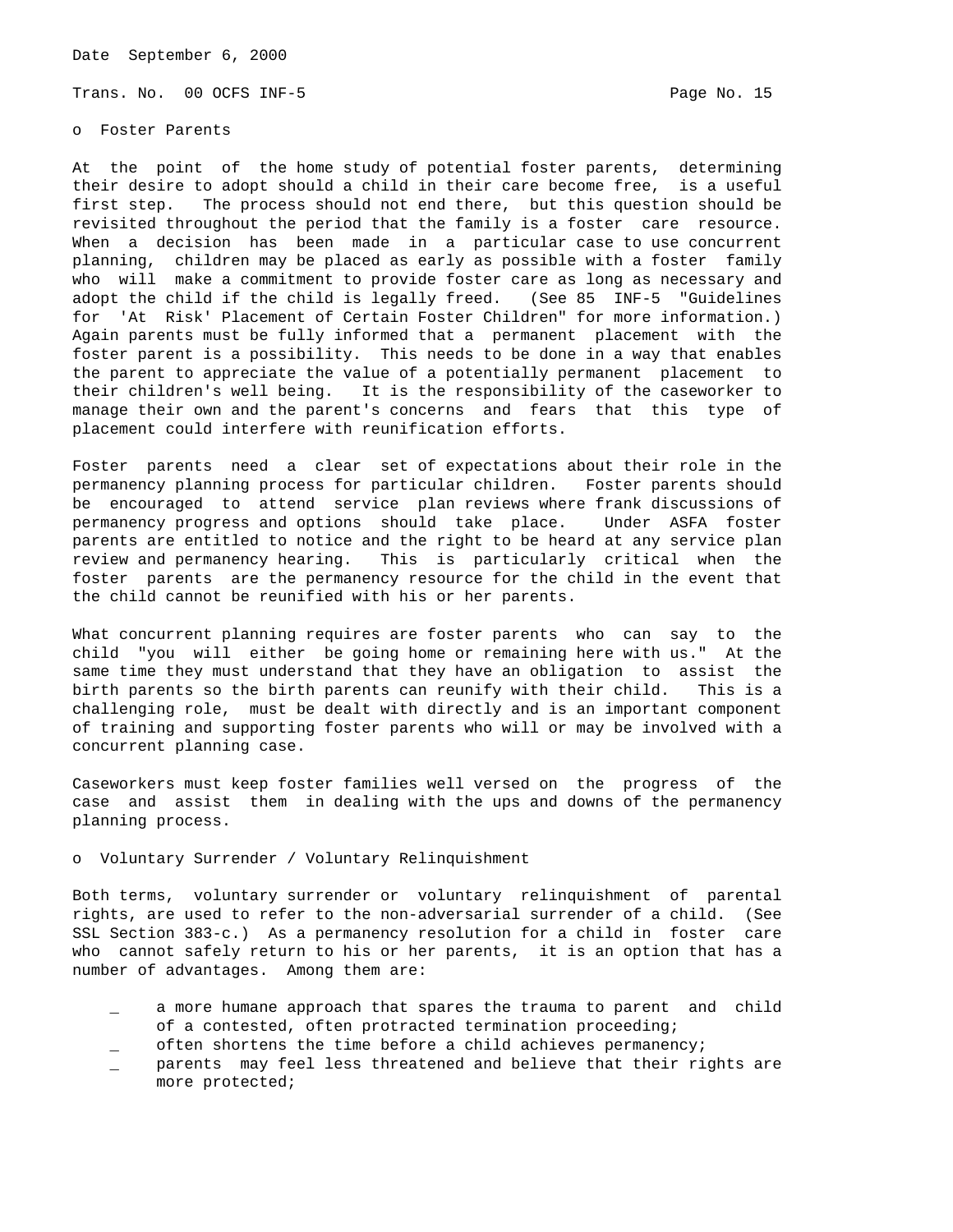Trans. No. 00 OCFS INF-5 **Page No. 16** Page No. 16

- allows parents to take responsibility and to more fully participate in decision making for the child - the parents take a positive action for the child, as opposed to having their parental rights taken from them;
- reduces financial, emotional and time costs.

As the timeframes for achieving permanency have shortened under ASFA, it is important to make parents aware of this alternative. Parents need to know all of their alternatives from the outset if they are to be truly empowered to choose the future that is best for themselves and their children. In order to come to a decision regarding this permanency option, counseling and/or mediation are ancillary services that should be considered. This strategy can help focus attention on collaborative problem solving on behalf of the child. ( See OCFS regulation, 18 NYCRR 421.6 for standards relating to the taking of judicial and extra-judicial surrenders.)

Voluntary surrender may be a more attractive alternative if it is coupled with possible adoption options as described below. Parents may be more willing to surrender if they can be assured of who will adopt their child, or if some form of contact can be maintained after the adoption takes place. The parents should be legally represented with this approach, regardless of whether there is an in-court or extra-judicial surrender.

## o Open or Cooperative Adoption

In certain situations, the complete severing of the parent-child relationship is not always in the child's best interests. A voluntary surrender may contain conditions agreed to by the birth parent and the authorized agency. Such conditions may include: who will adopt the child, the exchange of information concerning the child with the birth parent, and/or the level of direct contact of the child with his or her birth parent. While not a direct party to the voluntary surrender, the prospective adoptive parent is a key participant in the consideration, implementation and enforcement of any condition. The degree to which such conditions are enforceable, particularly following the completion of the adoption, has not been finally resolved in statute. However, based on case law, it appears that the birth parent may take steps to seek to enforce the conditions set forth in the voluntary surrender, including seeking judicial intervention.

The strategy of open or cooperative adoption may be particularly useful for children because it can speed permanence for children who may otherwise spend years moving between foster care and their birth parents. It may be considered for those children involved in transracial adoptions because ongoing contact with family members may enable them to more easily retain their racial and cultural identity. Other factors to consider are the age of the child and the child's emotional attachment to his or her birth parents. From the perspective of the birth parents, this arrangement will free them from the day-to-day responsibility for caring for the child, which they may not fully desire or believe is beyond their capability, without totally abandoning the child.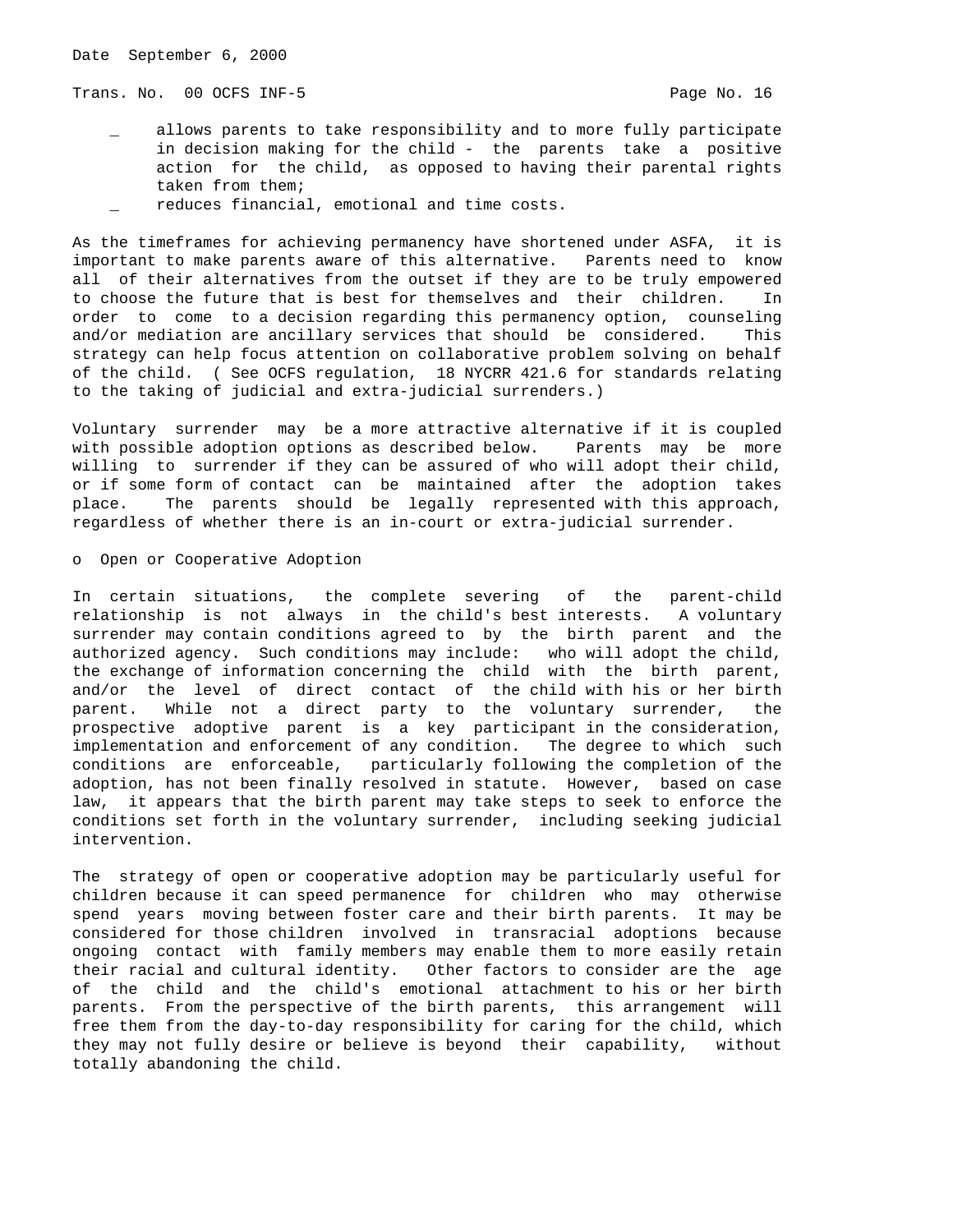Trans. No. 00 OCFS INF-5 **Page No. 17** Page No. 17

III. Termination of Parental Rights

The termination of parental rights requirement is contained in Section 475(5) (E) of the Social Security Act, as amended by ASFA and Section 384-b (3) (l) of the SSL. These sections specify that:

- in the case of a child who has been in foster care for 15 of the most recent 22 months; or
- if a court of competent jurisdiction has determined a child to be an abandoned infant; or
- if a court of competent jurisdiction has determined that the parent has committed murder of another child of the parent, committed voluntary manslaughter of another child of the parent, aided or abetted, attempted, conspired or solicited to commit such murder or voluntary manslaughter, or committed a felony assault that has resulted in serious bodily injury to the child or another child of the parent;

A petition to terminate parental rights must be filed, and concurrently, workers must identify, recruit, process and approve a qualified family for adoption, unless there is a compelling reason not to do so, or another statutorily authorized reason not to do so.

The following case circumstances may constitute a compelling reason not to file a TPR for a particular child. These should not be considered an automatic justification not to file, nor is this list necessarily allinclusive. In all cases, a case-by-case determination must be made. They are:

- The child is 14 years old or older and does not want to be adopted;
- A family setting will not currently meet the child's needs because of the child's severe emotional, behavioral or psychiatric problems;
- At least one parent is actively being considered as a discharge resource for the child, and it is anticipated that such discharge is likely to occur within six months;
- The child is in placement with a sibling(s) and the sibling(s) is not being freed for adoption;
- The parent makes regular contact with the child and maintaining their relationship benefits the child;
- The child is in foster care for a child-related problem, at least in part, and there would be little or no benefit to the child in ending the child's relationship with the child's parent(s);
- There are insufficient legal grounds for TPR;
- The child's best/most likely permanency option is something other than adoption;
- The child was placed into foster care pursuant to article three or seven of the family court act and a review of the specific facts and circumstances of the child's placement demonstrate that the appropriate permanency goal for the child is either return to his or her parent or guardian, or discharge to independent living; or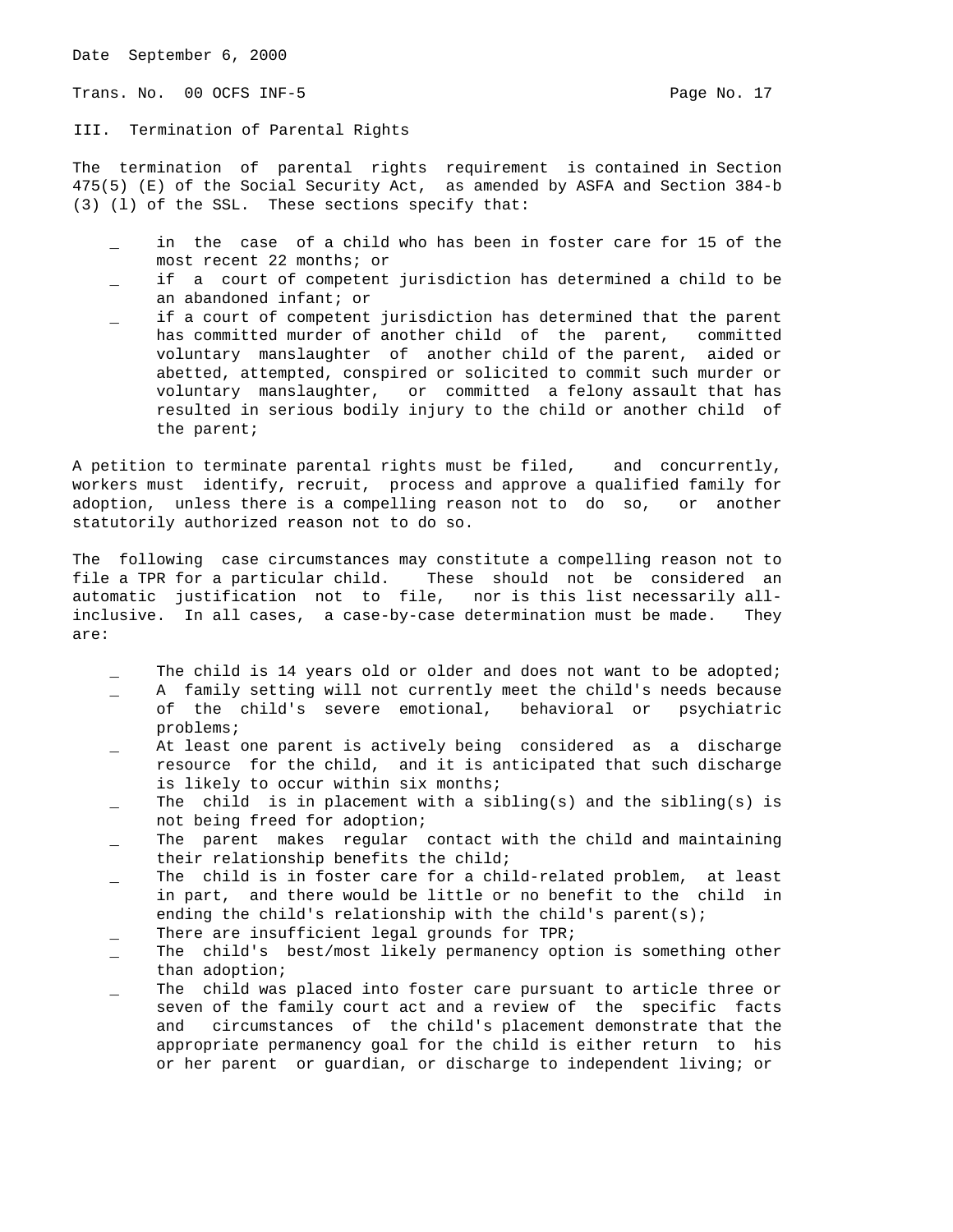Trans. No. 00 OCFS INF-5 **Page No. 18** Page No. 18

The child is the subject of a pending disposition under article ten of the family court act, except where such child is already in the custody of the commissioner of social services as a result of a proceeding other than the pending article ten proceeding, and a review of the specific facts and circumstances of the child's placement demonstrates that the appropriate permanency goal for the child is discharge to his or her parent or guardian.

Other statutorily authorized reasons not to do so include:

- the child is being cared for by a relative; or
- the family has not been provided with services necessary for the safe return of the child unless such services are not legally required.

The latter two items of "other statutorily authorized reasons" is an allinclusive list.

The decision to file or not to file must be evaluated on a child-specific basis and be made in accordance with a child's best interests. It is not acceptable to claim a compelling reason simply by virtue of his or her membership in a broad class of children (i.e. JD/PINS, Indian children). Chapter 145 of the Laws of 2000 codified preexisting policy on this matter. It specifically added reference to the requirement of a case-by-case determination and eliminated any perceived class of persons to whom the compelling reason standard would apply. For a more thorough discussion of this topic refer to 98 OCFS INF-3.

The UCR forms have been revised to capture the compelling reason(s) or other reason(s) for not filing a petition to terminate parental rights, when applicable. Subsequently, since case circumstances can change over time, the compelling or other reason not to file a termination of parental rights petition should be reassessed and documented with the completion of each subsequent UCR. Caseworkers may reaffirm that the reason supporting the decision not to file still exists or explain any changes in circumstances that affect this requirement.

# IV. Reasonable Efforts

The ASFA mandate for reasonable efforts determinations are placed on the court with a vital associated role for the agency. It is the agency that bears the burden of proving that reasonable efforts have been made. It is from the worker's testimony and timely and thorough documentation that the judge can obtain sufficient information in order to make that determination. Family members may also provide information to inform this determination. Court orders must specify that for all children in placement, reasonable efforts must be made to achieve whatever permanency option has been chosen, whether it be to return home, adoption, independent living or any other chosen option.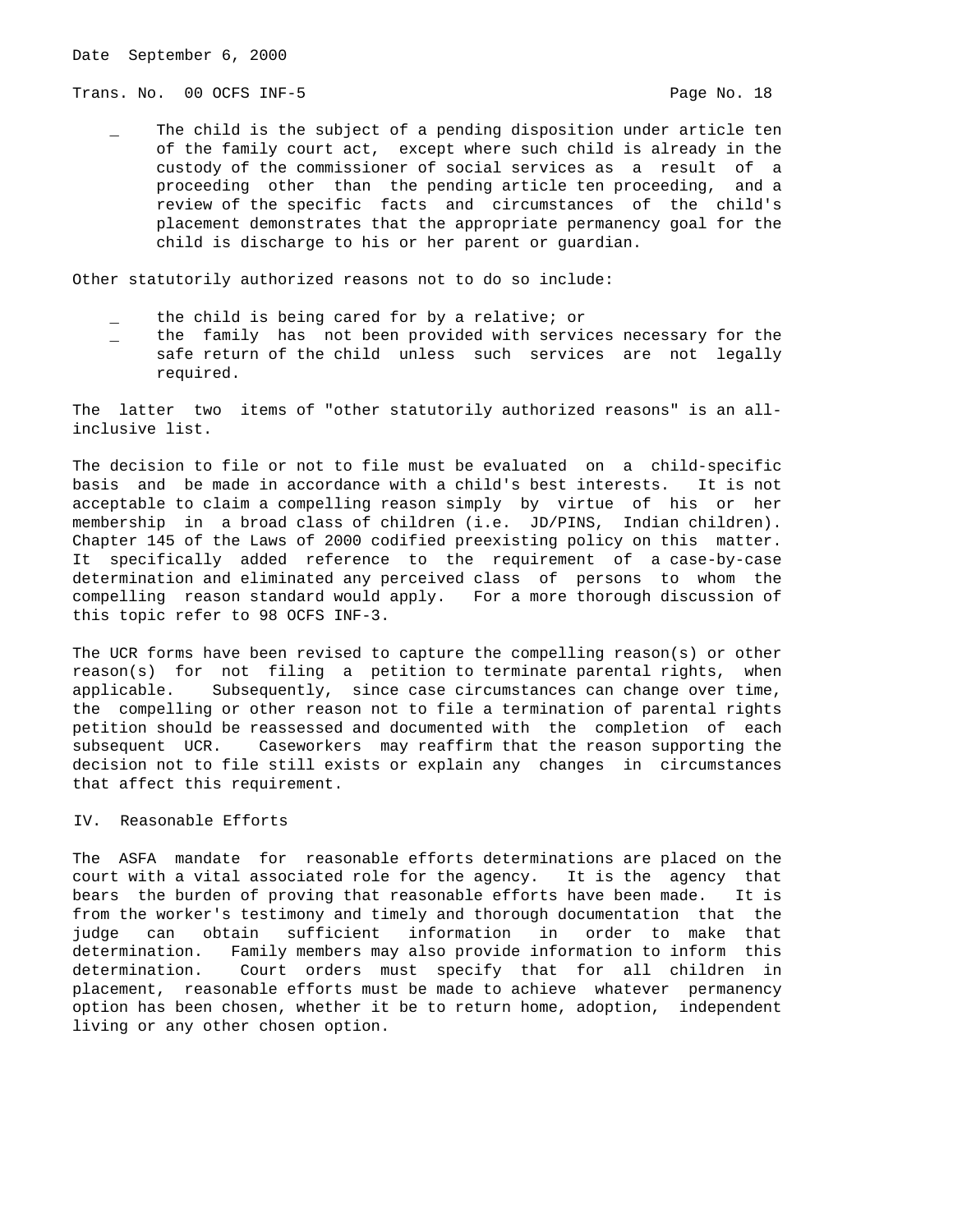Trans. No. 00 OCFS INF-5 **Page No. 19** Page No. 19

New York law divides reasonable efforts among:

- reasonable efforts to prevent placement;
- if a child is removed, reasonable efforts to make it possible for the child to safely return home, or if the permanency goal is adoption, guardianship or some other permanent living arrangement other than reunification with parent, reasonable efforts to make and finalize such alternative permanent placement; or no reasonable efforts are required (per court order).
- New York law reflects federal ASFA statute. DHHS regulations 45 CFR 1356.20 (b) (2) refer to reasonable efforts to finalize a permanency plan. Court orders need to address what the reasonable efforts were, as made by the social services district.

The UCR forms provide a number of areas to record the information regarding reasonable efforts. The primary areas include:

- the service plan, and the re-evaluation of the previous service plan, including the level of outcome achievement and modifications made due to insufficient progress [no changes have been made to the UCR service plans];
- the permanency progress section of the Risk Reassessment and Service Plan or the Reassessment and Service Plan Review;
- Progress Notes.

The permanency progress section of the UCR contains expanded language to cover additional permanency options for both children freed for adoption and children who are not freed for adoption. Both barriers to achieving permanency and actions to achieve permanency must be addressed.

### V. Conclusion

Children should not remain in temporary care any longer than is absolutely necessary. The agency must constantly work toward finding and achieving the best possible plan so that the stay in foster care is as brief as possible. Adhering to the permanency provisions described above should enhance case documentation and, more importantly, increase children's opportunities for safe, stable and enduring permanent homes.

William F. Baccaglini Director Strategic Planning and Policy Development

\_\_\_\_\_\_\_\_\_\_\_\_\_\_\_\_\_\_\_\_\_\_\_\_\_\_\_\_\_\_\_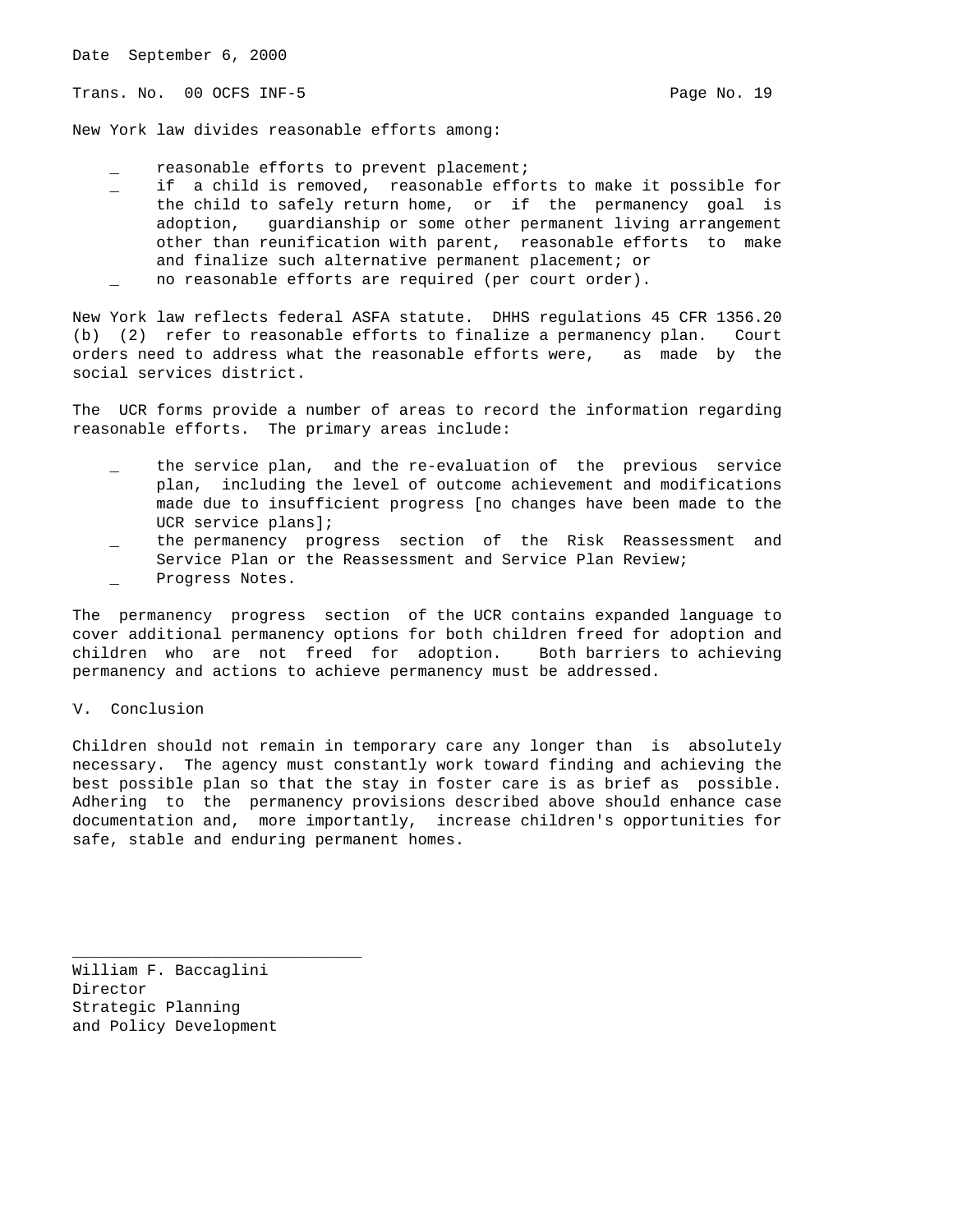Trans. No. 00 OCFS INF-5 Page No. 20 Page No. 20

Attachment 1

## Strengths Assessment

Factors Associated with Resilience, Coping and Growth

### Cognitive and Appraisal Skills

- \_ Intellectual ability and memory
- \_ Independence, curiosity, creativity
- \_ Initiative, perseverance, patience
- \_ Practical intelligence, common sense
- \_ Planning ability, ability to anticipate problems
- \_ Realistic appraisal of own situation and personal capacities
- \_ Reflectiveness and insight
- \_ Ability to use feedback

### Temperament and Disposition

- \_ Belief in trustworthiness of others
- \_ Belief in own self-worth
- \_ Sense of mastery
- \_ Confidence and optimism
- \_ Ability to tolerate ambiguity and uncertainty
- \_ Sense of humor
- \_ Lack of hostility, anger, anxiety
- \_ Not dwelling on past
- \_ Ability to grieve
- \_ Action oriented
- \_ Not resigned to one's fate
- \_ Takes responsibility for decisions, actions and situations
- \_ Spirituality, faith
- \_ Sense of direction, mission and purpose
- \_ Sense of identity and cultural identity

## Defenses and Coping Mechanisms

- \_ Mature and flexible defenses
- \_ Ability to regulate impulses
- \_ Regulates affect
- \_ Maintain emotional equilibrium
- \_ Ability to self-soothe
- \_ Self-esteem
- \_ Proactive with respect to stressors

# Interpersonal Skills and Supports

- \_ Good relationships with helpers
- \_ Can accept help and trust helpers
- \_ Ability to confide
- \_ Problem solving skills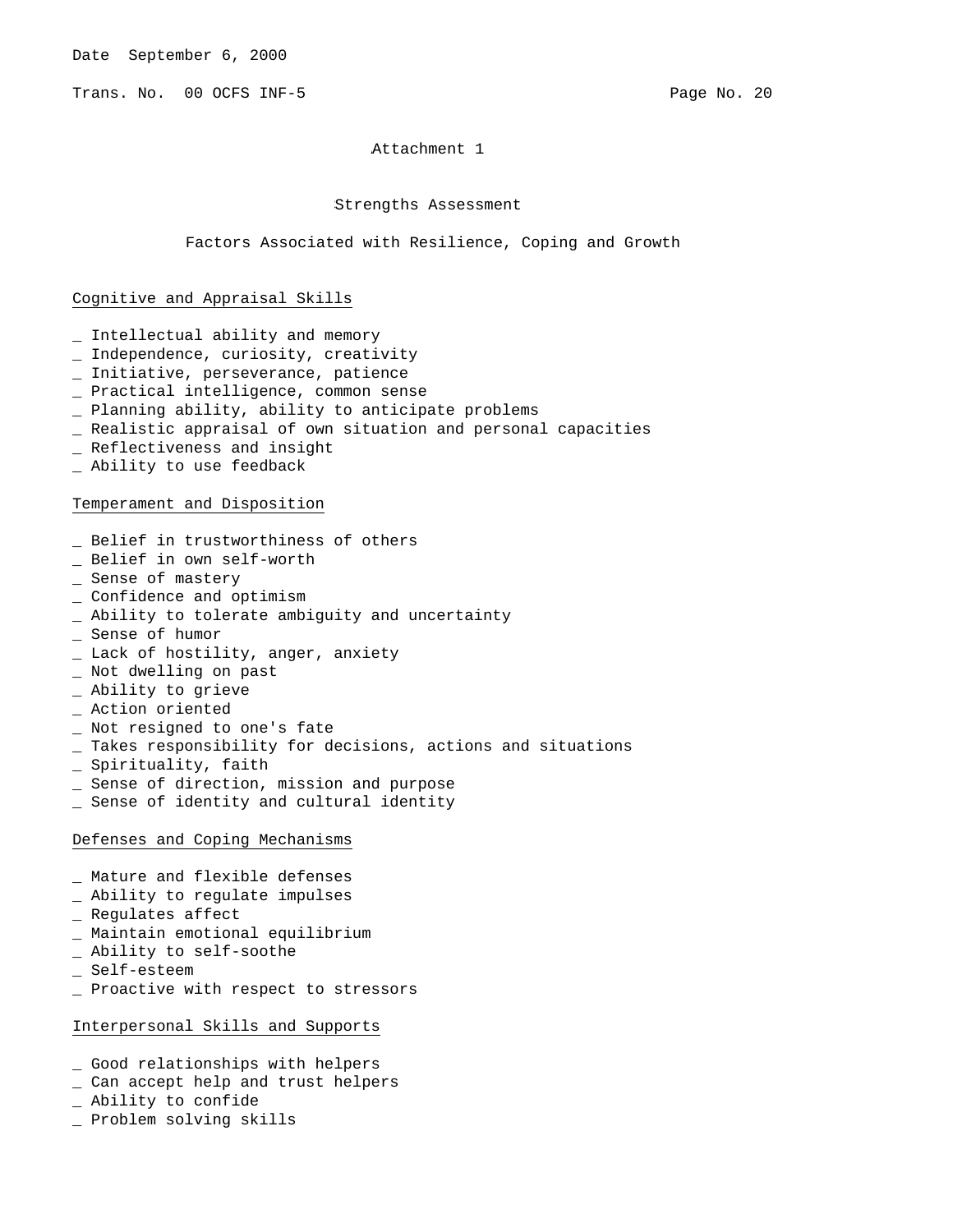Trans. No. 00 OCFS INF-5 Page No. 21

\_ Ability to engage others

- \_ Positive social relationships
- \_ Capacity for empathy
- \_ Not overly dependent
- \_ Can distance self from harmful relationships

External Factors

- \_ Supportive social institutions
- \_ Physical health
- \_ Emotional health
- \_ Adequate income and resources
- \_ Supportive family and friends who provide concrete aid, assistance and feed back

Adapted from "Assessing Client Strengths" by Sharon McQuade and John H. Ehrenreich Families in Society, 1997.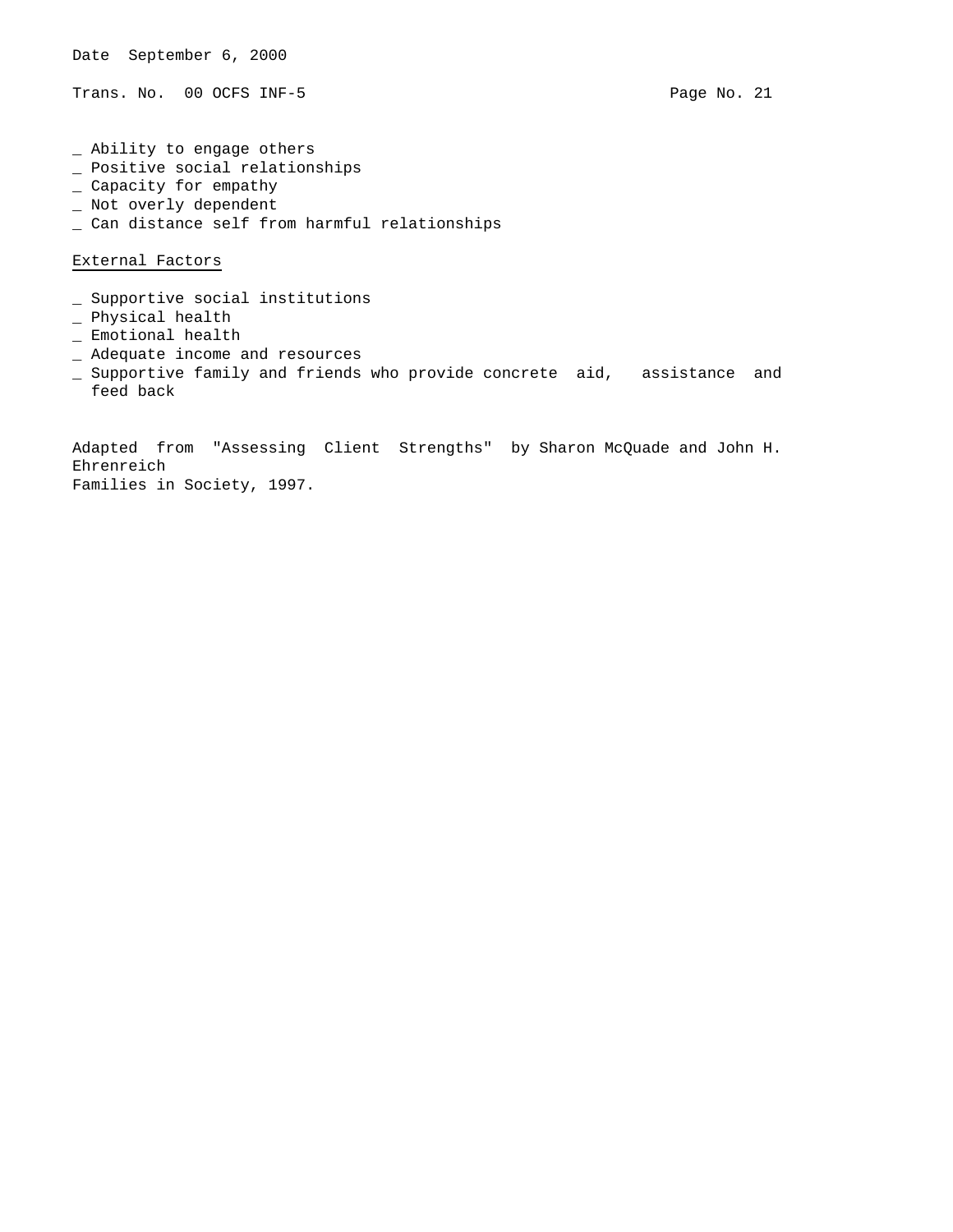Trans. No. 00 OCFS INF-5 **Page No. 22** 

### Attachment 2

## STRENGTHS IN FAMILIES

#### Parent-Child Relationship

- -(1) Parent shows empathy for the child.
- -(2) Parent responds appropriately to the child's verbal and non-verbal signals.
- -(3) Parent has an ability to put the child's needs ahead of his/her own.
- -(4) When they are together, the child shows comfort in the parent's presence.
- -(5) The parent has raised the child for a significant period of time.
- -(6) In the past, the parent has met the child's basic physical and emotional needs.
- -(7) Parent accepts some responsibility for the problems that brought the child into care or to the attention of the authorities.

Parent Support System

- -(8) Parent has positive, significant relationships with other adults (spouse, parents, friends, relatives) who seem free of overt pathology.
- -(9) Parent has a meaningful support system (i.e. church, job, counselor) that can help him/her now.
- -(10) Extended family is nearby and capable of providing support.

Past Support System

- -(11) Extended family history shows family members able to help appropriately when one member is not functioning well.
- -(12) Relatives came forward to offer help when the child needed placement.
- -(13) Relatives have followed through on commitments in the past.
- -(14) There are significant other adults, not blood relatives, who have helped in the past.
- -(15) Significant other adults have followed through on commitments in the past.

Family History

- -(16) Family's ethnic, cultural, or religious heritage includes an emphasis on mutual caretaking and shared parenting in times of crisis.
- -(17) Parent's own history shows consistency of parental caretaker.
- -(18) Parent's history shows evidence of his/her childhood needs being met adequately.

Parent's Self-Care and Maturity

- -(19) Parent's general health is good.
- -(20) Parent uses medical care for self appropriately.
- -(21) Parent's hygiene and grooming are consistently adequate.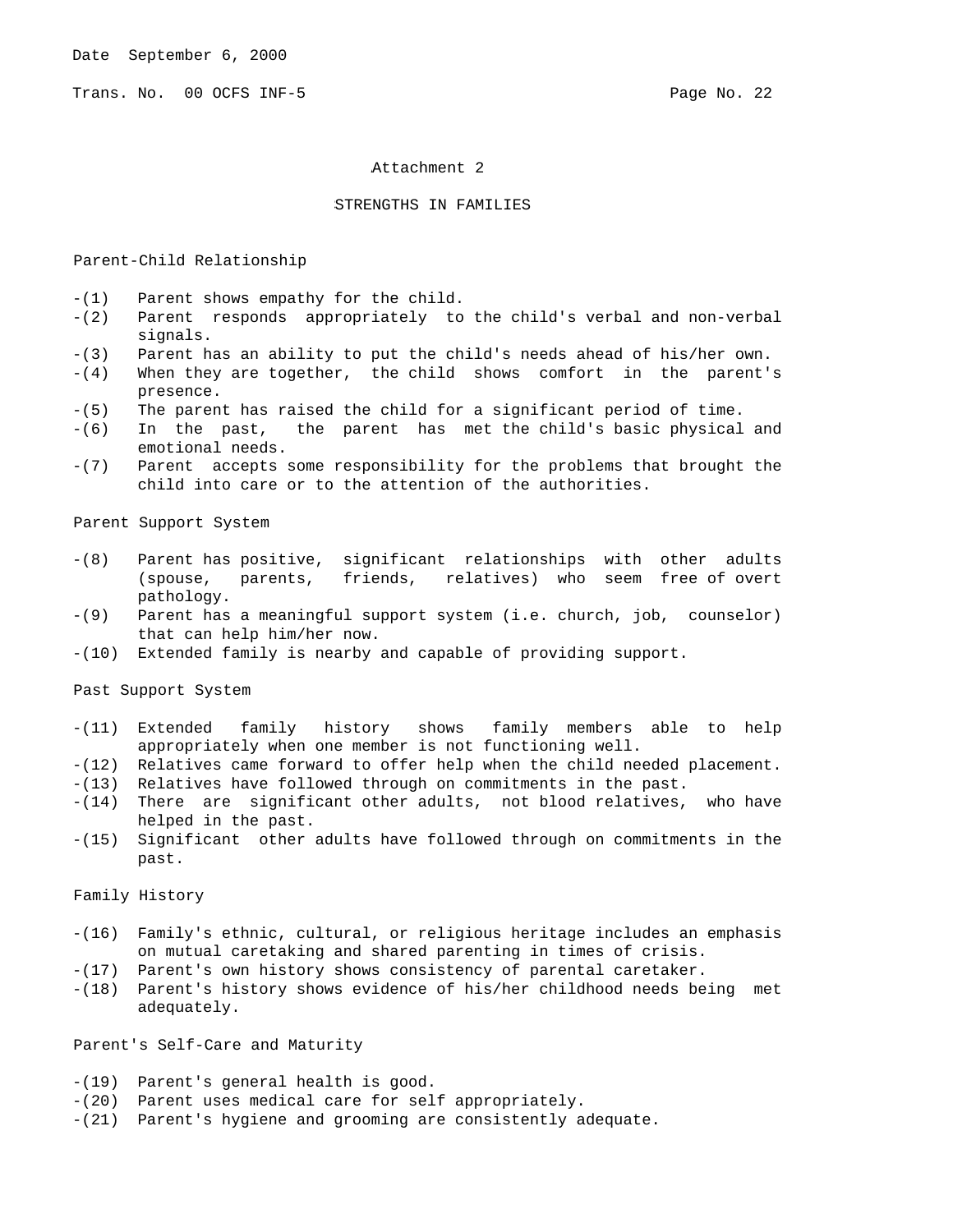Date September 6, 2000 Trans. No. 00 OCFS INF-5 Page No. 23 -(22) Parent has history of stability in housing. -(23) Parent has solid employment history. -(24) Parent has graduated from high school or possesses a GED. -(25) Parent has employable skills. Child's Emotional, Cognitive and Social Development -(26) Child shows age-appropriate cognitive abilities. -(27) Child is able to attend to tasks at an age-appropriate level. -(28) Child shows evidence of conscience development. -(29) Child has appropriate social skills. -(30) Major behavioral problems are absent.

Adapted from Concurrent Planning From Permanency Planning to Permanency Action by Linda Katz, Norma Spoonemore, and Chris Robinson, Copyright 2000, Lutheran Social Services of Washington and Idaho.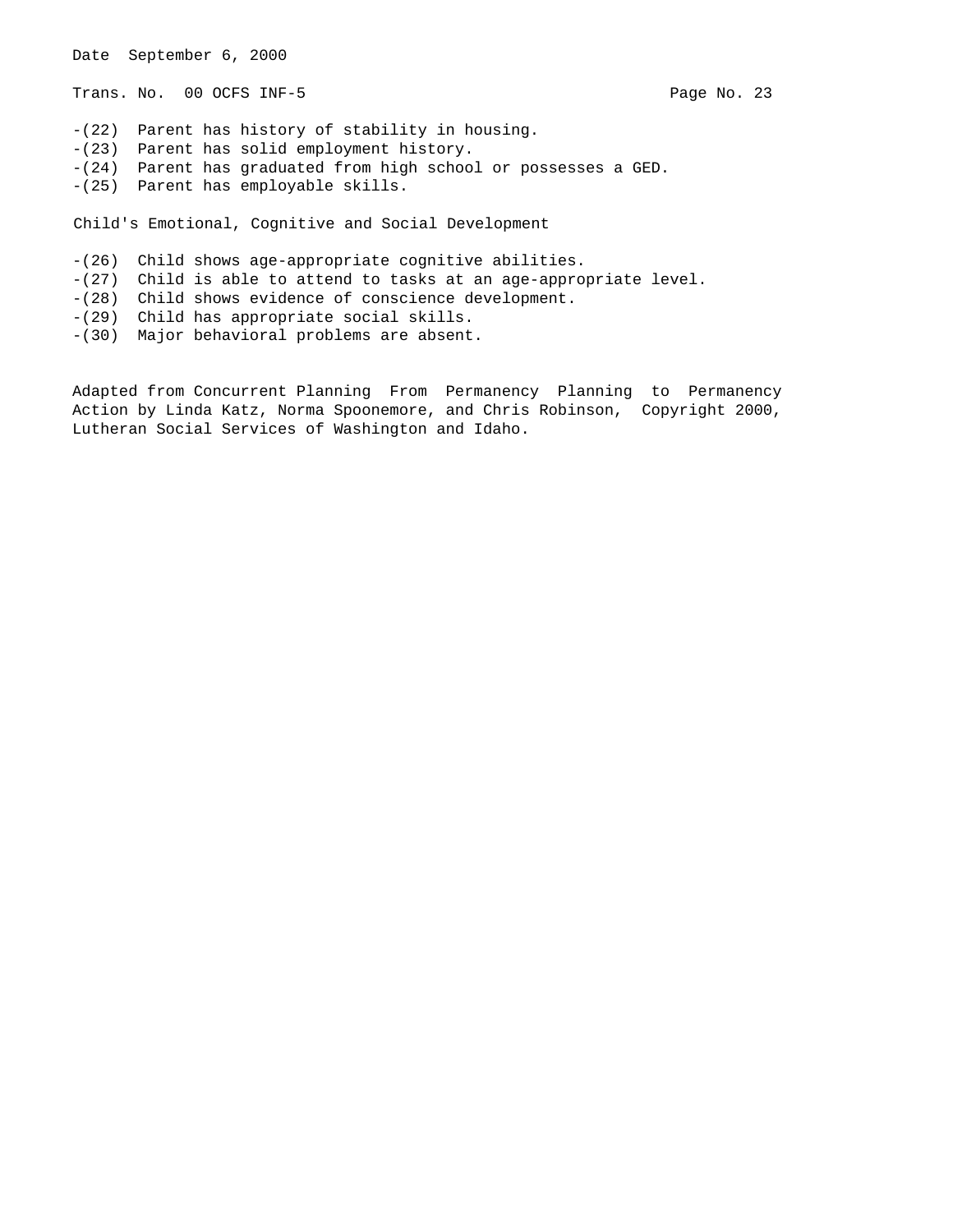Trans. No. 00 OCFS INF-5 **Page No. 24** Page No. 24

Attachment 3

## POOR PROGNOSIS INDICATORS

### Catastrophic Prior Abuse

- -(1) Parent has killed or seriously harmed another child through abuse or neglect and no significant change has occurred in the interim.\*
- -(2) Parent has repeatedly and with premeditation harmed or tortured this child.\*
- -(3) Parent seriously physically or sexually abused his or her infant. (Treatment of parent may be so difficult and lengthy that child spends years in foster care.)

Dangerous Lifestyle

- -(4) Parent's only visible support system and only visible means of financial support is found in illegal drugs, prostitution, and street life.\*
- -(5) Parent is addicted to debilitating illegal drugs or to alcohol.
- -(6) Pattern of documented domestic violence between the spouses (or parent/paramour or caretakers) of one year or longer and they refuse to separate.
- -(7) Parent has a recent history of serious criminal activity and jail.
- -(8) Mother chronically and regularly abused drugs/alcohol during pregnancy, disregarding medical advice to the contrary.

Significant CPS/Child Welfare History

- -(9) Parental rights to another child have been terminated following a period of service delivery to the parent and no significant change has occurred in the interim.\*
- -(10) There has been a pattern of several escalating CPS interventions for serious separate incidents, indicating a chronic pattern of abuse or severe neglect.
- -(11) Maltreatment is pervasive and there have been multiple forms of abuse and neglect.
- -(12) Other children have been placed in foster care for periods of time over six months duration or child has had repeated placements with CPS intervention. Inability to sustain reunification efforts and maintain child(ren) at home.
- -(13) Child has had periods of prolonged abandonment with friends, relatives, hospital, or in foster care; or once the child is placed in subsequent care, the parent does not visit of his/her own accord.
- -(14) CPS or other preventive services have been lengthy and intensive and have failed to keep the child with parent.
- -(15) Parent is under the age of 16 with no parenting support systems, and placement of the child and parent together has failed due to parent's behavior.
- -(16) Parent has asked to relinquish the child on more than one occasion following intervention.